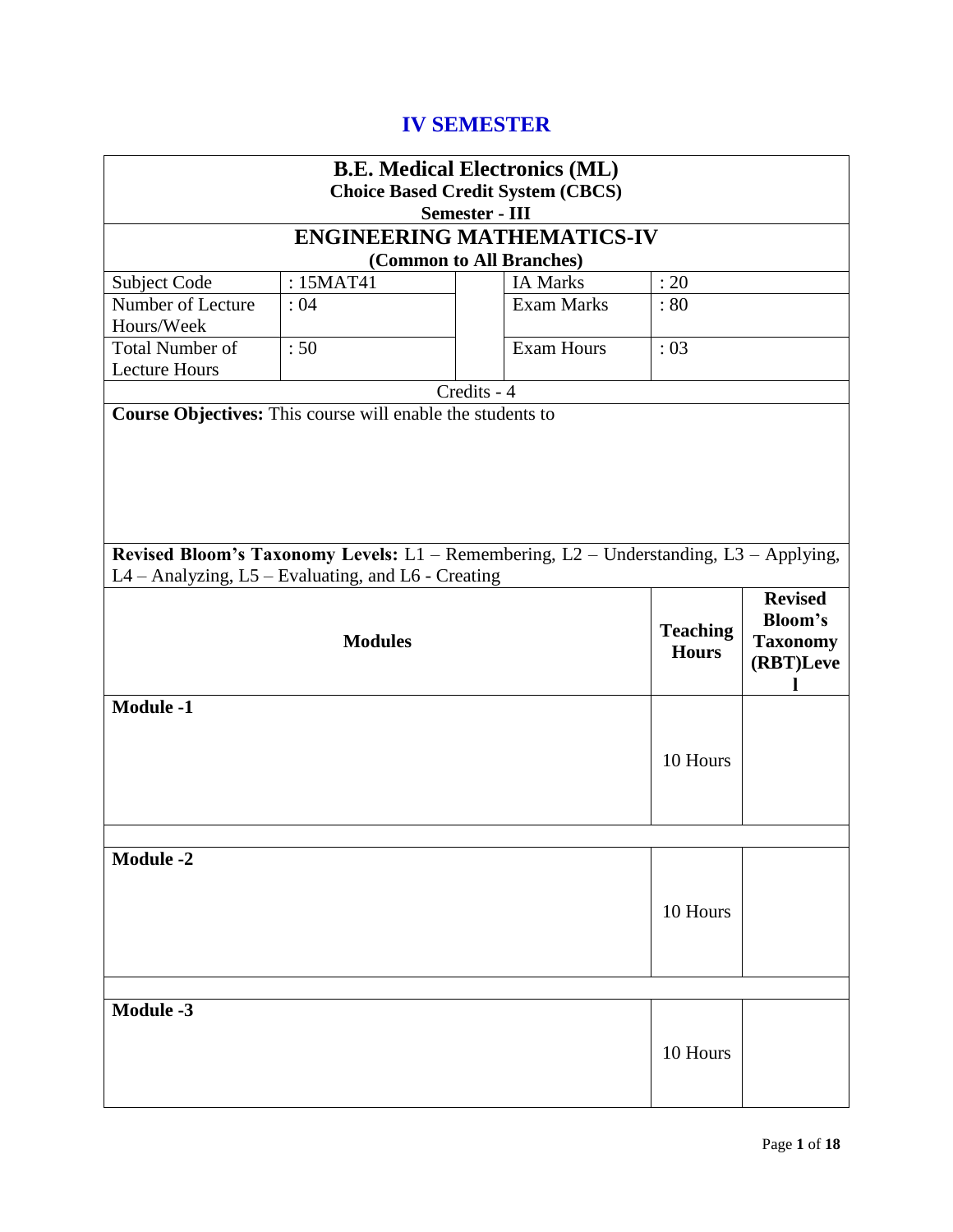| <b>Module -4</b>                                                                                     |          |  |
|------------------------------------------------------------------------------------------------------|----------|--|
|                                                                                                      |          |  |
|                                                                                                      | 10 Hours |  |
|                                                                                                      |          |  |
|                                                                                                      |          |  |
|                                                                                                      |          |  |
|                                                                                                      |          |  |
| <b>Module -5</b>                                                                                     |          |  |
|                                                                                                      |          |  |
|                                                                                                      | 10 Hours |  |
|                                                                                                      |          |  |
|                                                                                                      |          |  |
|                                                                                                      |          |  |
|                                                                                                      |          |  |
| Course Outcomes: After studying this course, students will able to:                                  |          |  |
|                                                                                                      |          |  |
|                                                                                                      |          |  |
|                                                                                                      |          |  |
|                                                                                                      |          |  |
|                                                                                                      |          |  |
| <b>Graduate Attributes (as per NBA)</b>                                                              |          |  |
|                                                                                                      |          |  |
|                                                                                                      |          |  |
|                                                                                                      |          |  |
|                                                                                                      |          |  |
|                                                                                                      |          |  |
| <b>Question Paper Pattern:</b>                                                                       |          |  |
| The question paper will have TEN questions.<br>$\bullet$                                             |          |  |
| Each full question carry16 marks<br>$\bullet$                                                        |          |  |
|                                                                                                      |          |  |
| There will be TWO full questions (with maximum of FOUR sub questions) from each module.<br>$\bullet$ |          |  |
| Each full question will have sub questions covering all the topics under a module.<br>٠              |          |  |
| The students will have to answer FIVE full questions, selecting ONE full question from each module.  |          |  |
| <b>Text Books:</b>                                                                                   |          |  |
|                                                                                                      |          |  |
|                                                                                                      |          |  |
|                                                                                                      |          |  |
|                                                                                                      |          |  |
|                                                                                                      |          |  |
|                                                                                                      |          |  |
| <b>Reference Books:</b>                                                                              |          |  |
|                                                                                                      |          |  |
|                                                                                                      |          |  |
|                                                                                                      |          |  |
|                                                                                                      |          |  |
|                                                                                                      |          |  |
|                                                                                                      |          |  |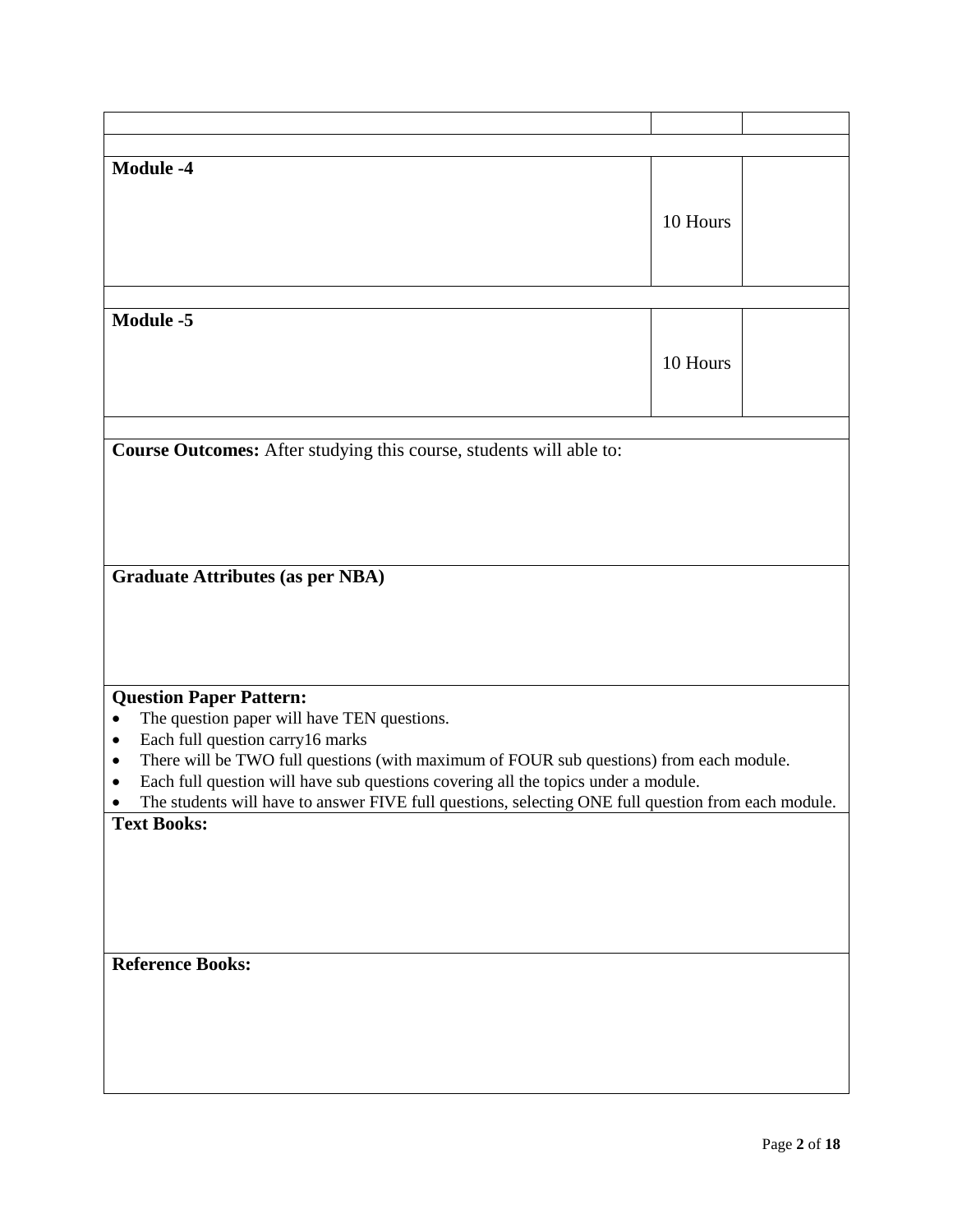| <b>IV SEMESTER</b>                                                                                                                                                                                                                                                                                                                                                                                                                                                    |                                                                                                                                                        |               |                                   |                 |                               |  |
|-----------------------------------------------------------------------------------------------------------------------------------------------------------------------------------------------------------------------------------------------------------------------------------------------------------------------------------------------------------------------------------------------------------------------------------------------------------------------|--------------------------------------------------------------------------------------------------------------------------------------------------------|---------------|-----------------------------------|-----------------|-------------------------------|--|
|                                                                                                                                                                                                                                                                                                                                                                                                                                                                       | <b>B.E. Electronics and Instrumentation Engineering (EI)</b><br><b>Choice Based Credit System (CBCS)</b><br>Semester – IV                              |               |                                   |                 |                               |  |
|                                                                                                                                                                                                                                                                                                                                                                                                                                                                       |                                                                                                                                                        |               |                                   |                 |                               |  |
|                                                                                                                                                                                                                                                                                                                                                                                                                                                                       | SIGNAL CONDITIONING AND DATA ACQUISITION CIRCUITS                                                                                                      |               | (Common to EI, BM & ML) [Revised] |                 |                               |  |
| Subject Code                                                                                                                                                                                                                                                                                                                                                                                                                                                          | : 15 EI/BM/ML42                                                                                                                                        |               | <b>IA Marks</b>                   | : 20            |                               |  |
| Number of Lecture                                                                                                                                                                                                                                                                                                                                                                                                                                                     | : 04                                                                                                                                                   |               | <b>Exam Marks</b>                 | : 80            |                               |  |
| Hours/Week<br><b>Total Number of</b>                                                                                                                                                                                                                                                                                                                                                                                                                                  | :50                                                                                                                                                    |               | <b>Exam Hours</b>                 | : 03            |                               |  |
| <b>Lecture Hours</b>                                                                                                                                                                                                                                                                                                                                                                                                                                                  |                                                                                                                                                        |               |                                   |                 |                               |  |
|                                                                                                                                                                                                                                                                                                                                                                                                                                                                       |                                                                                                                                                        | $Credits - 4$ |                                   |                 |                               |  |
|                                                                                                                                                                                                                                                                                                                                                                                                                                                                       | <b>Course Objectives:</b> This course will enable the students to                                                                                      |               |                                   |                 |                               |  |
|                                                                                                                                                                                                                                                                                                                                                                                                                                                                       | Define and describe Op Amp, basic concepts, characteristics and specifications                                                                         |               |                                   |                 |                               |  |
|                                                                                                                                                                                                                                                                                                                                                                                                                                                                       | Gain knowledge about Linear and nonlinear applications op-amp.                                                                                         |               |                                   |                 |                               |  |
|                                                                                                                                                                                                                                                                                                                                                                                                                                                                       | Design and develop circuits like, amplifiers, filters, Timers to meet industrial requirements.                                                         |               |                                   |                 |                               |  |
|                                                                                                                                                                                                                                                                                                                                                                                                                                                                       | Get a firm grasp of basic principles of op-amp.<br>Revised Bloom's Taxonomy Levels: $L1$ – Remembering, $L2$ – Understanding, $L3$ – Applying,         |               |                                   |                 |                               |  |
|                                                                                                                                                                                                                                                                                                                                                                                                                                                                       | $L4 -$ Analyzing, $L5 -$ Evaluating, and $L6 -$ Creating                                                                                               |               |                                   |                 |                               |  |
|                                                                                                                                                                                                                                                                                                                                                                                                                                                                       | <b>Modules</b>                                                                                                                                         |               |                                   | <b>Teaching</b> | <b>Revised</b><br>Bloom's     |  |
|                                                                                                                                                                                                                                                                                                                                                                                                                                                                       |                                                                                                                                                        |               |                                   | <b>Hours</b>    | <b>Taxonomy</b><br>(RBT)Level |  |
| <b>Module -1</b><br>Introduction to Operational Amplifiers: Introduction, Block<br>schematic of an Op-amp, Power supply connections, Characteristics of<br>an Ideal OP-AMP, Inverting Amplifier, Non-inverting Amplifier,<br>follower, Differential Amplifier, CMRR.<br>Voltage<br>(Relevant<br>problems).                                                                                                                                                            |                                                                                                                                                        |               |                                   | 10 Hours        | L1, L2, L3, L4                |  |
| <b>Operational Amplifier Characteristics: DC</b> characteristics - Input<br>bias current, Input offset current, Input offset voltage, Total output<br>offset voltage, Thermal drift. AC characteristics - Frequency response,<br>Slew rate, PSRR.<br><b>Basic op-amp applications</b> – Scale changer/Inverter.<br>Summing amplifier: Inverting summing amplifier, Non-inverting<br>Summing amplifier, Subtractor, Instrumentation Amplifier. (Relevant<br>problems). |                                                                                                                                                        |               |                                   |                 |                               |  |
|                                                                                                                                                                                                                                                                                                                                                                                                                                                                       |                                                                                                                                                        |               |                                   |                 |                               |  |
| <b>Module -2</b><br>Integrator.                                                                                                                                                                                                                                                                                                                                                                                                                                       | <b>Operational Amplifier Applications:</b> $V - I$ and $I - V$ converter, Op-<br>amp circuit using diodes, sample and hold circuit, Differentiator and |               |                                   | 10 Hours        | L1, L2, L3, L4                |  |
| <b>Comparator and waveforms generator:</b> Comparator, Regenerative<br>comparator (Schmitt Trigger), Astable mutivibrator, Monostable                                                                                                                                                                                                                                                                                                                                 |                                                                                                                                                        |               |                                   |                 |                               |  |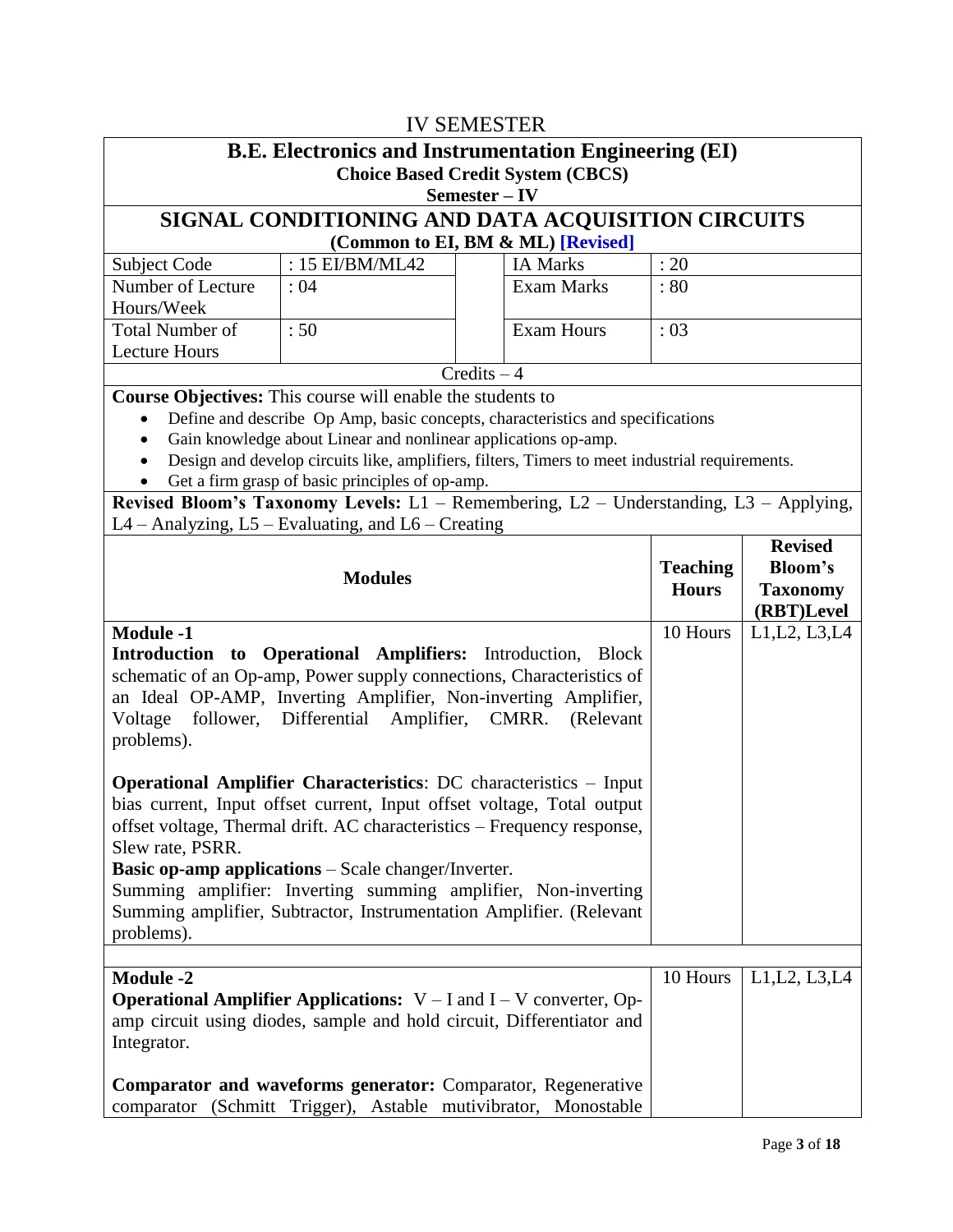| multivibrator and Triangular waveform generator.<br>Phase shift                                                                                                                                                                                                                                                                                                                                                                                                                                                                                                                                                                                                               |          |                       |
|-------------------------------------------------------------------------------------------------------------------------------------------------------------------------------------------------------------------------------------------------------------------------------------------------------------------------------------------------------------------------------------------------------------------------------------------------------------------------------------------------------------------------------------------------------------------------------------------------------------------------------------------------------------------------------|----------|-----------------------|
| oscillator, Wien bridge oscillator. (Relevant problems).                                                                                                                                                                                                                                                                                                                                                                                                                                                                                                                                                                                                                      |          |                       |
|                                                                                                                                                                                                                                                                                                                                                                                                                                                                                                                                                                                                                                                                               |          |                       |
| <b>Module -3</b><br>Voltage Regulators: Introduction, Series Op-amp regulator, IC<br>voltage regulators, 723 general purpose regulators, switching<br>regulator.<br>Active filters: First and Second order LPF, First and Second orders                                                                                                                                                                                                                                                                                                                                                                                                                                       | 10 Hours | L1, L2, L3, L4        |
| HPF, Band Pass Filters, Band Reject filters. (Design examples).                                                                                                                                                                                                                                                                                                                                                                                                                                                                                                                                                                                                               |          |                       |
| <b>Module -4</b><br><b>555 Timer:</b> Description of Functional Diagram, Monostable<br>operation, Applications of Monostable Multivibrator: Frequency<br>Divider & Pulse Width Modulation. Astable operation, Applications<br>of Astable Multivibrator: FSK Generator and Pulse Position<br>Modulation.<br><b>Phase</b><br><b>Locked</b><br>Loops:<br>Basic Principles,<br>Analog<br>phase<br>Detector/comparator, Voltage controlled oscillator. PLL applications:<br>Frequency Multiplication/Division, Frequency translation, FM<br>demodulation.                                                                                                                          | 10 Hours | L2, L3, L4,<br>L5, L6 |
| <b>Module -5</b><br>Data Acquisition Systems: Types of instrumentation systems,<br>Components of analog data acquisition system, Digital data<br>acquisition system, Use of recorders in digital systems, Digital<br>recording systems.<br><b>Data Converters:</b><br>Digital to Analog Converters: Basic DAC techniques, Weighted<br>Resistor DAC, R – 2R Ladder DAC, DAC 0800 (Data sheet: Features<br>and description only).<br>Analog to Digital Converters: Functional diagram of ADC, Flash<br>ADC, Counter type ADC, Successive approximation ADC, Dual slope<br>ADC. ADC 0809 (Data sheet: Features, specifications and description<br>only), DAC/ADC specifications. | 10 Hours | L2, L3, L4,<br>L5, L6 |
| <b>Course Outcomes:</b> After studying this course, students will able to:<br>1. Understand the basic principles and operation of op-amp.<br>Design and develop circuits to meet the practical applications<br>2.<br>Implement and integrate the op-amp circuits in electronic gadgets.<br>3.                                                                                                                                                                                                                                                                                                                                                                                 |          |                       |
| <b>Graduate Attributes (as per NBA)</b>                                                                                                                                                                                                                                                                                                                                                                                                                                                                                                                                                                                                                                       |          |                       |
| Engineering knowledge                                                                                                                                                                                                                                                                                                                                                                                                                                                                                                                                                                                                                                                         |          |                       |
| Problem analysis                                                                                                                                                                                                                                                                                                                                                                                                                                                                                                                                                                                                                                                              |          |                       |
| Design & development of solutions<br><b>Investigation of Complex Problem</b>                                                                                                                                                                                                                                                                                                                                                                                                                                                                                                                                                                                                  |          |                       |
| <b>Question Paper Pattern:</b>                                                                                                                                                                                                                                                                                                                                                                                                                                                                                                                                                                                                                                                |          |                       |
| The question paper will have TEN questions.                                                                                                                                                                                                                                                                                                                                                                                                                                                                                                                                                                                                                                   |          |                       |
|                                                                                                                                                                                                                                                                                                                                                                                                                                                                                                                                                                                                                                                                               |          |                       |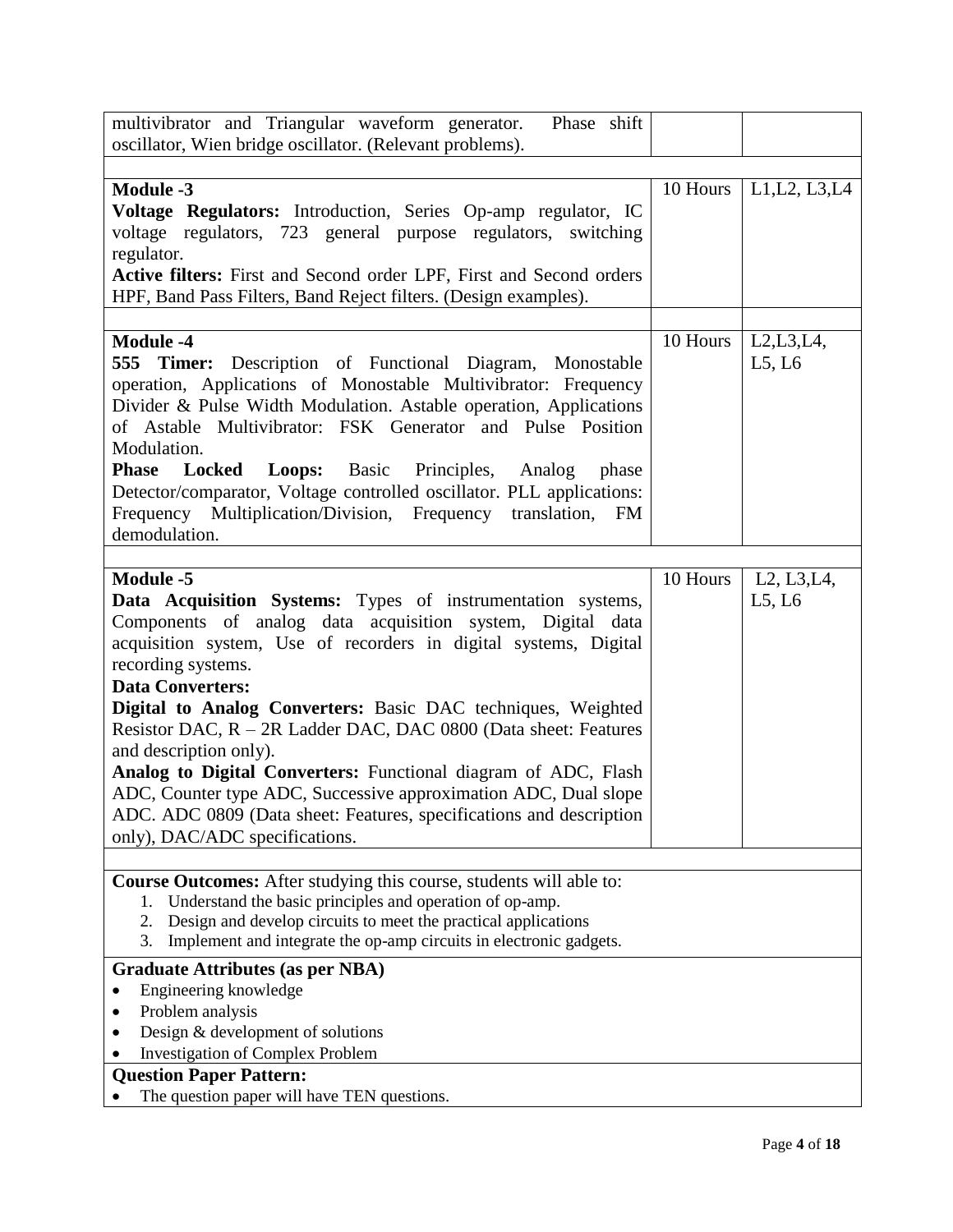- Each full question carry 16 marks
- There will be TWO full questions (with maximum of FOUR sub questions) from each module.
- Each full question will have sub questions covering all the topics under a module.

• The students will have to answer FIVE full questions, selecting ONE full question from each module.

#### **Text Books:**

- 1. "Linear Integrated Circuits", D. Roy Choudhury and Shail B. Jain, 4<sup>th</sup> edition, Reprint 2010, New Age International. (Module -1,2,3,4 & 5)
- 2. "Op Amps and Linear Integrated Circuits", Ramakant A. Gayakwad, 4<sup>th</sup> edition, PHI (Module-3)
- 3. "A course in Electrical & Electronic Measurements & Instrumentation", A K Sawhney, Dhanpat Rai Publications,  $19<sup>th</sup>$  edition, 2011.(Module-5)

- 1. "Operational Amplifiers and Linear Integrated Circuits", Robert. F. Coughlin &Fred. F. Driscoll, PHI/Pearson, 2006
- 2. "Op Amps and Linear Integrated Circuits", James M. Fiore, Thomson Learning, 2001
- 3. "Design with Operational Amplifiers and Analog Integrated Circuits", Sergio Franco, TMH, 3e, 2005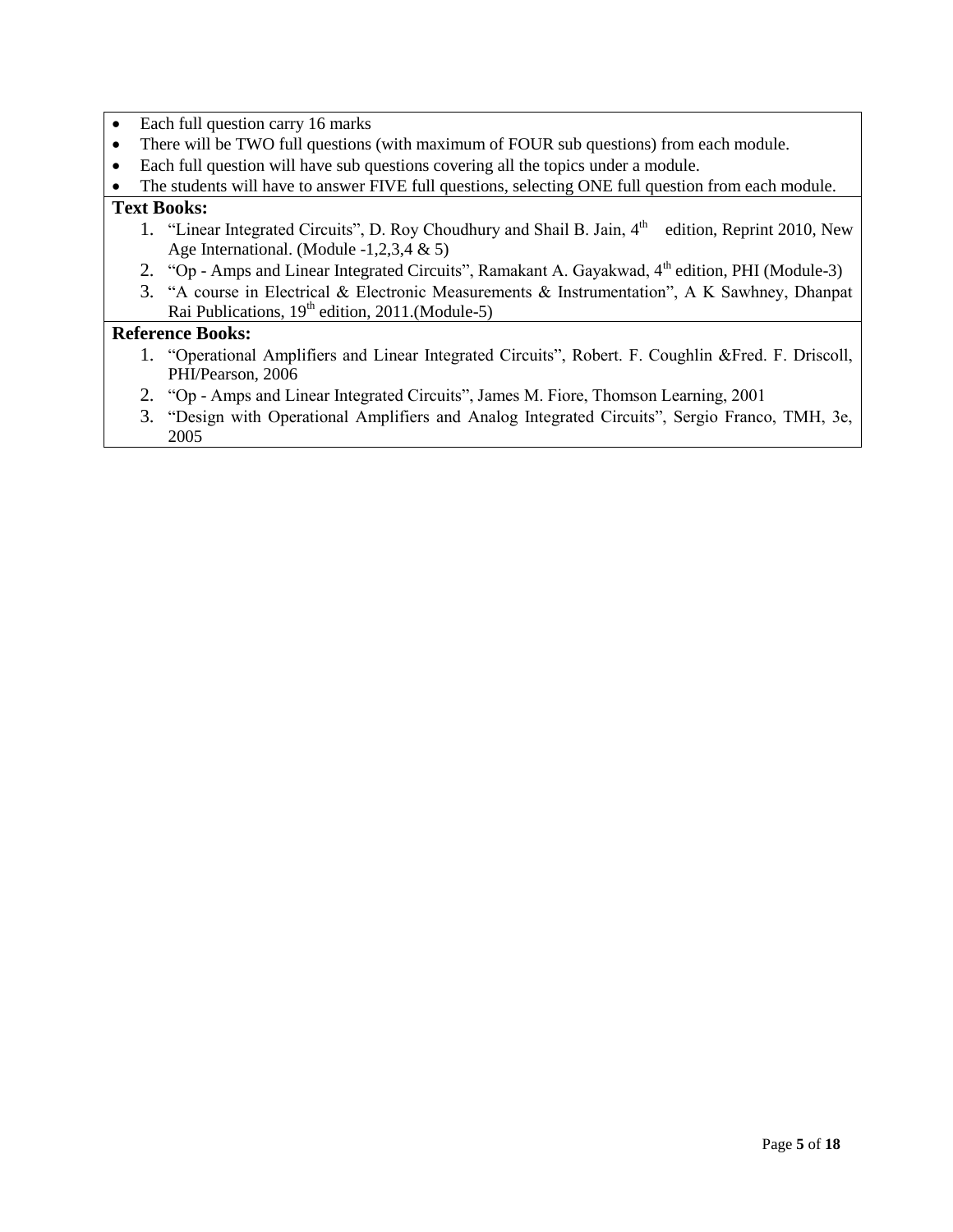|                                                                                                                                                                                                                                                                                                                                                                                                                                                                                                                                                                                                  | <b>B.E. Medical Electronics (ML)</b>                                                                   |             |                                 |                                                 |  |                |
|--------------------------------------------------------------------------------------------------------------------------------------------------------------------------------------------------------------------------------------------------------------------------------------------------------------------------------------------------------------------------------------------------------------------------------------------------------------------------------------------------------------------------------------------------------------------------------------------------|--------------------------------------------------------------------------------------------------------|-------------|---------------------------------|-------------------------------------------------|--|----------------|
|                                                                                                                                                                                                                                                                                                                                                                                                                                                                                                                                                                                                  | <b>Choice Based Credit System (CBCS)</b><br><b>Semester - III</b>                                      |             |                                 |                                                 |  |                |
|                                                                                                                                                                                                                                                                                                                                                                                                                                                                                                                                                                                                  |                                                                                                        |             | <b>EMBEDDED CONTROLLERS</b>     |                                                 |  |                |
|                                                                                                                                                                                                                                                                                                                                                                                                                                                                                                                                                                                                  |                                                                                                        |             | (Common to EI, BM & ML)         |                                                 |  |                |
| Subject Code                                                                                                                                                                                                                                                                                                                                                                                                                                                                                                                                                                                     | : 15 EI/BM/ML 43                                                                                       |             | <b>IA Marks</b>                 | : 20                                            |  |                |
| Number of Lecture                                                                                                                                                                                                                                                                                                                                                                                                                                                                                                                                                                                | :04                                                                                                    |             | <b>Exam Marks</b>               | :80                                             |  |                |
| Hours/Week                                                                                                                                                                                                                                                                                                                                                                                                                                                                                                                                                                                       |                                                                                                        |             |                                 |                                                 |  |                |
| total number of<br>lecture hours                                                                                                                                                                                                                                                                                                                                                                                                                                                                                                                                                                 | :50                                                                                                    |             | exam hours                      | :03                                             |  |                |
|                                                                                                                                                                                                                                                                                                                                                                                                                                                                                                                                                                                                  |                                                                                                        | Credits - 4 |                                 |                                                 |  |                |
|                                                                                                                                                                                                                                                                                                                                                                                                                                                                                                                                                                                                  | Course Objectives: This course enables students to understand:                                         |             |                                 |                                                 |  |                |
|                                                                                                                                                                                                                                                                                                                                                                                                                                                                                                                                                                                                  | Basics of Microprocessor and Microcontroller                                                           |             |                                 |                                                 |  |                |
|                                                                                                                                                                                                                                                                                                                                                                                                                                                                                                                                                                                                  | 8051 Microcontroller architecture and Pin description                                                  |             |                                 |                                                 |  |                |
| $\bullet$                                                                                                                                                                                                                                                                                                                                                                                                                                                                                                                                                                                        | 8051 Addressing modes and instruction set                                                              |             |                                 |                                                 |  |                |
|                                                                                                                                                                                                                                                                                                                                                                                                                                                                                                                                                                                                  | Programming of on-chip peripherals in 8051                                                             |             |                                 |                                                 |  |                |
|                                                                                                                                                                                                                                                                                                                                                                                                                                                                                                                                                                                                  | Design and develop applications using 8051 Assembly language and C program.                            |             |                                 |                                                 |  |                |
|                                                                                                                                                                                                                                                                                                                                                                                                                                                                                                                                                                                                  | MSP 430 Microcontroller architecture<br>On-chip peripherals and program using Assembly language and C. |             |                                 |                                                 |  |                |
|                                                                                                                                                                                                                                                                                                                                                                                                                                                                                                                                                                                                  | Revised Bloom's Taxonomy Levels: L1 - Remembering, L2 - Understanding, L3 - Applying,                  |             |                                 |                                                 |  |                |
|                                                                                                                                                                                                                                                                                                                                                                                                                                                                                                                                                                                                  | L4 – Analyzing, L5 – Evaluating, and L6 - Creating                                                     |             |                                 |                                                 |  |                |
|                                                                                                                                                                                                                                                                                                                                                                                                                                                                                                                                                                                                  |                                                                                                        |             |                                 |                                                 |  | <b>Revised</b> |
| <b>Modules</b>                                                                                                                                                                                                                                                                                                                                                                                                                                                                                                                                                                                   |                                                                                                        |             | <b>Teaching</b><br><b>Hours</b> | <b>Bloom's</b><br><b>Taxonomy</b><br>(RBT)Level |  |                |
| <b>Module -1</b><br><b>Microprocessor and Microcontrollers:</b><br><b>Introduction: Microprocessor and Microcontroller, Microprocessor</b><br>survey, RISC and CISC, CPU Architecture, Harvard and Von-<br>Neumann, CPU Architecture. 8051 Microcontroller Architecture. Pin<br>functions organizations Input/ Output pins, ports and circuits. Internal<br>and External memory Architecture. 8051 Reg. banks and stack, 8051<br>flag bits and PSW Register. Special function Registers. Timer /Counter,<br>Serial data input/ output, Interrupts, program counter and ROM space in<br>the 8051. |                                                                                                        |             | 10 Hours                        | L1,L2                                           |  |                |
| <b>Module -2</b><br>directives<br><b>Addressing</b><br>modes<br>instruction<br>8051<br>set<br>of<br>Microcontroller. Immediate and Register addressing modes. Accessing<br>memory using various addressing modes. Bit addressing for I/o and<br>RAM 8051 data types and directives. Jump Loop and CALL<br>Instructions Arithmetic and Logic Instructions and programming I/o<br>port programming. Assembly Language programs using various<br>Instructions.                                                                                                                                      |                                                                                                        |             | 10 Hours                        | L1,L2                                           |  |                |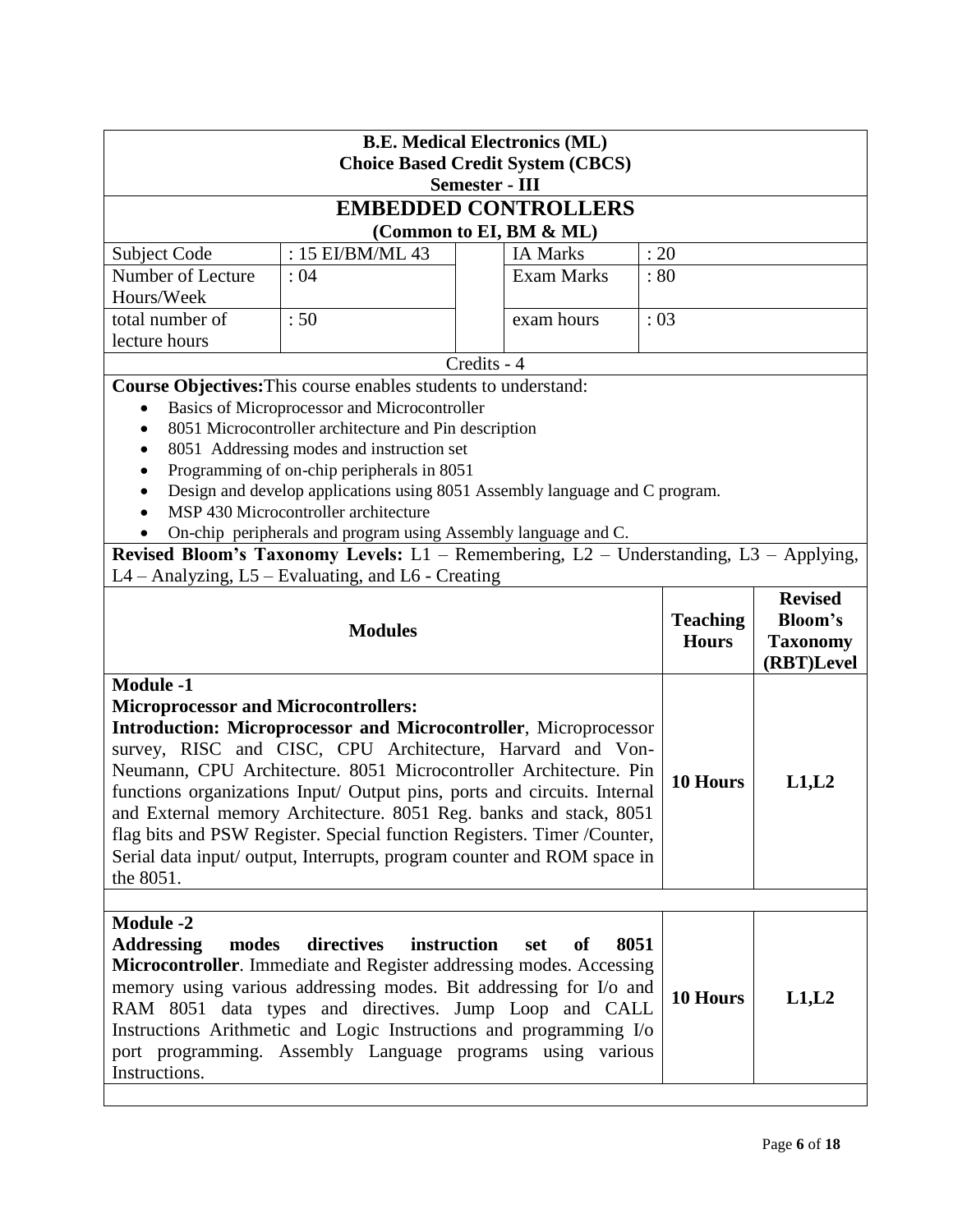| <b>Module -3</b><br><b>8051 programming in C and interfacing.</b> Data types and time delay in<br>8051 C, I/o programming, Logic operation, data conversion programs,<br>accessing Code ROM Space, data serialization. 8051 interfacing to<br>LCD and key board, DAC, stepper motor, DC Motor, Parallel and serial<br>ADC. Elevator.                                                                                                                                                                                                                                                                                                                                                                                                                                                                                | 10 Hours        | L2, L3, L4    |  |  |
|---------------------------------------------------------------------------------------------------------------------------------------------------------------------------------------------------------------------------------------------------------------------------------------------------------------------------------------------------------------------------------------------------------------------------------------------------------------------------------------------------------------------------------------------------------------------------------------------------------------------------------------------------------------------------------------------------------------------------------------------------------------------------------------------------------------------|-----------------|---------------|--|--|
| <b>Module -4</b><br>Timer/ Counter, Serial communication and Interrupts in 8051.<br>Programming 8051 timer/ counter, programming timer 0 and 1 in 8051<br>C, Basics of serial communication, 8051 connections to RS-232. 8051<br>serial port programming in assembly and C. 8051 Interrupts,<br>Programming Timer Interrupts, External hardware Interrupts and serial<br>communication Interrupts. Interrupts priority & Interrupt programming<br>in C.                                                                                                                                                                                                                                                                                                                                                             | <b>10 Hours</b> | L2, L3, L4, L |  |  |
| <b>Module -5</b><br>Introduction to Advanced Microcontrollers. Salient Features of<br>Advanced Microcontrollers. MSP430F2013 Architecture and pin<br>functions, Memory, Clock Generator, CPU Registers, Addressing<br>modes, Instruction set and emulated Instruction set. Development<br>Environment. Aspects of C for embedded system, Introduction to MSP<br>430 starter kit, parallel ports.                                                                                                                                                                                                                                                                                                                                                                                                                    | 10 Hours        | L1, L2, L3    |  |  |
| Course Outcomes: After studying this course, Student will be able to:<br>Learn architecture of 8051 and MSP 430.<br>$\bullet$<br>Learn programming skills using Assembly language and C<br>Design and interfacing of microcontroller based embedded systems.<br>Build projects<br><b>Graduate Attributes (as per NBA)</b><br><b>Engineering Knowledge</b><br>Problem Analysis<br>$\bullet$<br>Design and Development of solutions                                                                                                                                                                                                                                                                                                                                                                                   |                 |               |  |  |
| Modern Tool usage<br><b>Question Paper Pattern:</b><br>The question paper will have TEN questions.<br>Each full question carry 16 marks<br>٠<br>There will be TWO full questions (with maximum of FOUR sub questions) from each module.<br>٠<br>Each full question will have sub questions covering all the topics under a module.<br>The students will have to answer FIVE full questions, selecting ONE full question from each module.<br><b>Text Books:</b><br>1. "The 8051 Microcontroller and Embedded systems-using assembly and C", Muhammad Ali<br>Mazidi and Janice Gillespie Mazidi and Rollin D. McKinaly, PHI, 2006/pearson, 2006<br>"MSP430 Microcontroller Basics" John H. Davis, , Elsevier 2010.<br>2.<br>"Embedded Systems Design using the TI MSP430 series", Cris Nagy, Newnes, Elsevier.<br>3. |                 |               |  |  |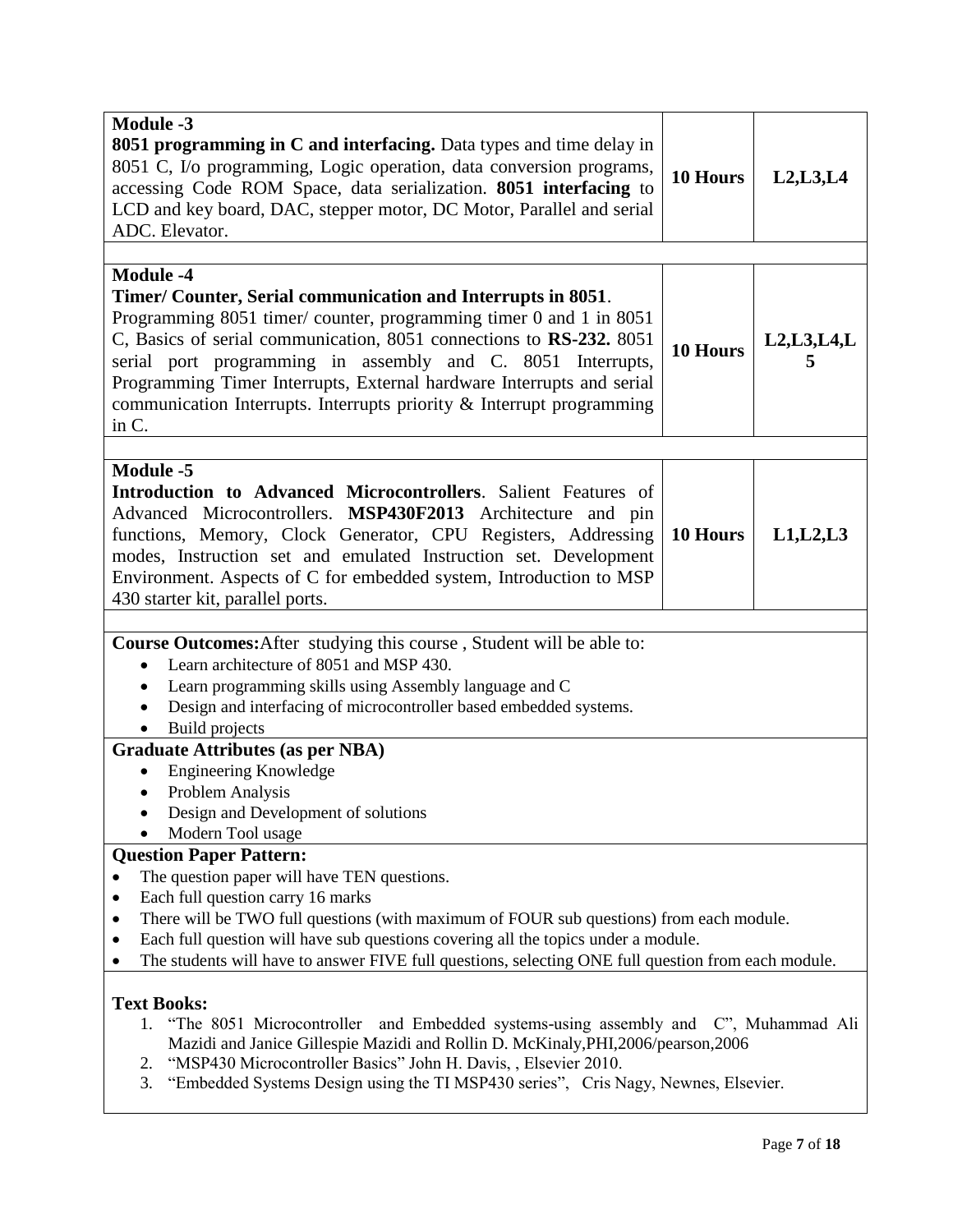- 1. "The 8051 Microcontroller architecture. Programming and applications", Kenneth J Alyala Thomson learning 2005.
- 2. "The 8051 Microcontroller: Hardware, Software and Applications" V. Udhayashankara and MallikarjunaSwamy ,TMH., 2009.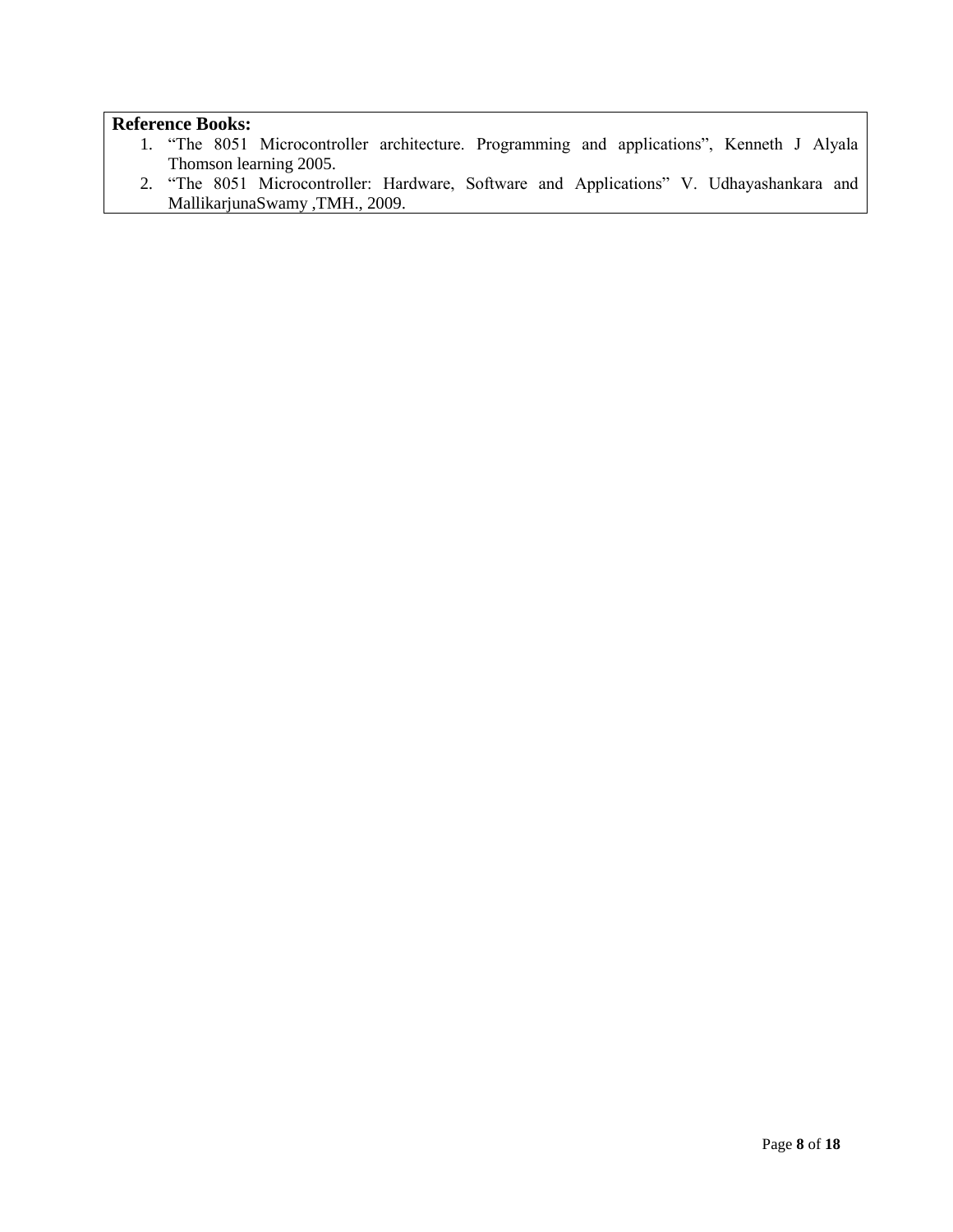| <b>B.E. Medical Electronics (ML)</b><br><b>Choice Based Credit System (CBCS)</b><br><b>Semester - IV</b>                                                                                                                                                                                                                                                                                                                                                                                                                                                                                                                                                                                                                                                                                                                                                    |                                  |             |                            |          |                                                                   |  |
|-------------------------------------------------------------------------------------------------------------------------------------------------------------------------------------------------------------------------------------------------------------------------------------------------------------------------------------------------------------------------------------------------------------------------------------------------------------------------------------------------------------------------------------------------------------------------------------------------------------------------------------------------------------------------------------------------------------------------------------------------------------------------------------------------------------------------------------------------------------|----------------------------------|-------------|----------------------------|----------|-------------------------------------------------------------------|--|
|                                                                                                                                                                                                                                                                                                                                                                                                                                                                                                                                                                                                                                                                                                                                                                                                                                                             |                                  |             | <b>SIGNALS AND SYSTEMS</b> |          |                                                                   |  |
| Subject Code                                                                                                                                                                                                                                                                                                                                                                                                                                                                                                                                                                                                                                                                                                                                                                                                                                                | : 15ML44                         |             | <b>IA Marks</b>            | : 20     |                                                                   |  |
| Number of Lecture<br>Hours/Week                                                                                                                                                                                                                                                                                                                                                                                                                                                                                                                                                                                                                                                                                                                                                                                                                             | <b>Exam Marks</b><br>:04<br>: 80 |             |                            |          |                                                                   |  |
| <b>Total Number of</b><br><b>Lecture Hours</b>                                                                                                                                                                                                                                                                                                                                                                                                                                                                                                                                                                                                                                                                                                                                                                                                              | :50                              |             | <b>Exam Hours</b>          | :03      |                                                                   |  |
|                                                                                                                                                                                                                                                                                                                                                                                                                                                                                                                                                                                                                                                                                                                                                                                                                                                             |                                  | Credits - 4 |                            |          |                                                                   |  |
| Course Objectives: This course will enable the students<br>Coverage of continuous and discrete-time signals and systems, their properties and representations<br>$\bullet$<br>and methods that is necessary for the analysis of continuous and discrete-time signals and systems.<br>Knowledge of time-domain representation and analysis concepts as they relate to difference<br>equations, impulse response and convolution, etc.<br>Knowledge of frequency-domain representation and analysis concepts using Fourier analysis tools,<br>Z-transform.<br>Concepts of the sampling process.<br>Mathematical and computational skills needed in application areas like communication, signal<br>processing and control, which will be taught in other courses.<br>Revised Bloom's Taxonomy Levels: L1 - Remembering, L2 - Understanding, L3 - Applying, L4 |                                  |             |                            |          |                                                                   |  |
| - Analyzing, L5 – Evaluating, and L6 - Creating<br><b>Teaching</b><br><b>Modules</b><br><b>Hours</b>                                                                                                                                                                                                                                                                                                                                                                                                                                                                                                                                                                                                                                                                                                                                                        |                                  |             |                            |          | <b>Revised</b><br><b>Bloom's</b><br><b>Taxonomy</b><br>(RBT)Level |  |
| <b>Module -1</b><br>Introduction: Definitions of a signal and a system, classification of signals,<br>basic operations on signals, elementary signals, Systems viewed<br>as<br>interconnections of operations, properties of systems. Introduction to<br>physiological signals.                                                                                                                                                                                                                                                                                                                                                                                                                                                                                                                                                                             |                                  |             |                            | 10 Hours | L1, L2, L3                                                        |  |
| <b>Module -2</b><br>Time-domain representations for LTI systems: Convolution, Impulse<br>response representation, Convolution Sum and Convolution Integral.<br>10 Hours<br>Properties of impulse response representation, Differential and difference<br>L4<br>equation representations, Block diagram representations. The above concepts<br>can be implemented by using Matlab.                                                                                                                                                                                                                                                                                                                                                                                                                                                                           |                                  |             |                            |          | L1, L2, L3,                                                       |  |
| <b>Module -3</b><br>Fourier representation of signals: Introduction, Discrete time, continuous<br>time Fourier series Continuous Fourier transforms (derivations of transforms<br>10 Hours<br>and properties are excluded). Discrete Fourier transforms (derivations of<br>$L_{\mathcal{A}}$<br>transforms and properties are excluded) and their properties. The above<br>concepts can be implemented by using Matlab.                                                                                                                                                                                                                                                                                                                                                                                                                                     |                                  |             |                            |          | L1, L2, L3,                                                       |  |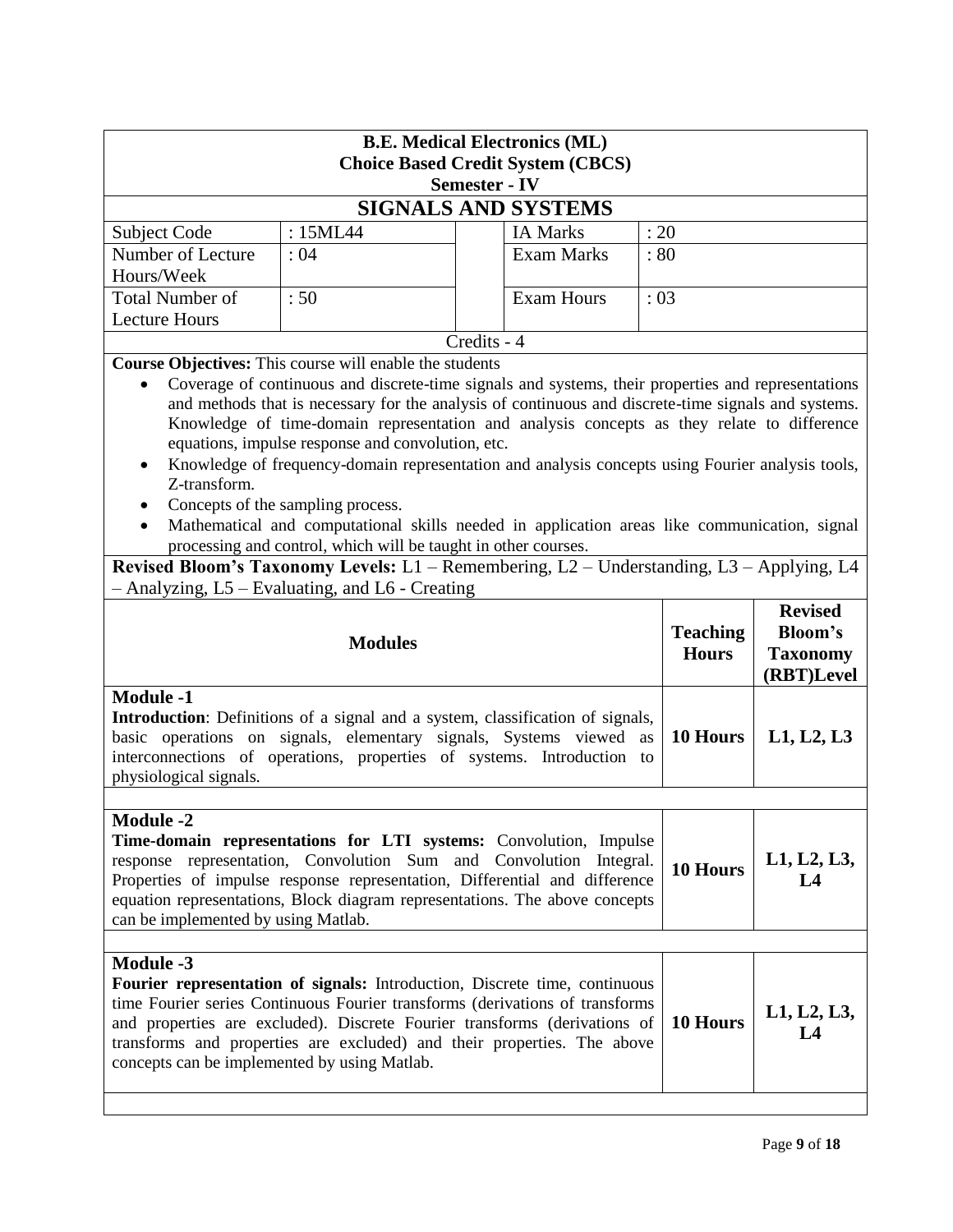| <b>Module -4</b><br>Applications of Fourier representations: Introduction, Frequency response<br>of LTI systems, Fourier transforms representation of periodic signals, Fourier<br>transform representation of discrete time signals. Synthesis of a physiological<br>signal using Fourier series and Fourier transform.                                                                                                                                                                            | 10 Hours | L1, L2, L3,<br>L4 |  |  |
|-----------------------------------------------------------------------------------------------------------------------------------------------------------------------------------------------------------------------------------------------------------------------------------------------------------------------------------------------------------------------------------------------------------------------------------------------------------------------------------------------------|----------|-------------------|--|--|
|                                                                                                                                                                                                                                                                                                                                                                                                                                                                                                     |          |                   |  |  |
| <b>Module -5</b><br>Z-Transform: Introduction, properties of ROC, properties of Z-Transform,<br>inversion of Z-transform, transform analysis of LTI Systems, transfer function,<br>stability and causality, unilateral Z- Transform and its application to solve<br>difference equations. Analysis of Physiological signals using ZT.                                                                                                                                                               | 10 Hours | L1, L2, L3,<br>L4 |  |  |
|                                                                                                                                                                                                                                                                                                                                                                                                                                                                                                     |          |                   |  |  |
| <b>Course Outcomes:</b> After studying this course, students will able to:<br>Characterize and analyze the properties of CT and DT signals and systems<br>1.<br>Analyze CT and DT systems in Time domain using convolution and differential equation<br>2.<br>Represent CT and DT systems in the Frequency domain using Fourier analysis tools like CTFS,<br>3.<br>CTFT, DTFS and DTFT.<br>4. Conceptualize the effects of sampling a CT signal and analyze CT and DT systems using Z<br>Transforms |          |                   |  |  |
| <b>Graduate Attributes (as per NBA)</b>                                                                                                                                                                                                                                                                                                                                                                                                                                                             |          |                   |  |  |
| <b>Engineering Knowledge</b><br>$\bullet$                                                                                                                                                                                                                                                                                                                                                                                                                                                           |          |                   |  |  |
| Problem Analysis<br>$\bullet$                                                                                                                                                                                                                                                                                                                                                                                                                                                                       |          |                   |  |  |
| Design / development of solutions<br>$\bullet$                                                                                                                                                                                                                                                                                                                                                                                                                                                      |          |                   |  |  |
| Interpretation of data                                                                                                                                                                                                                                                                                                                                                                                                                                                                              |          |                   |  |  |
| <b>Question Paper Pattern:</b>                                                                                                                                                                                                                                                                                                                                                                                                                                                                      |          |                   |  |  |
| The question paper will have TEN questions.<br>$\bullet$                                                                                                                                                                                                                                                                                                                                                                                                                                            |          |                   |  |  |
| Each full question carry 16 marks<br>$\bullet$                                                                                                                                                                                                                                                                                                                                                                                                                                                      |          |                   |  |  |
| There will be TWO full questions (with maximum of FOUR sub questions) from each module.<br>$\bullet$                                                                                                                                                                                                                                                                                                                                                                                                |          |                   |  |  |
| Each full question will have sub questions covering all the topics under a module.<br>$\bullet$                                                                                                                                                                                                                                                                                                                                                                                                     |          |                   |  |  |
| The students will have to answer FIVE full questions, selecting ONE full question from each module.                                                                                                                                                                                                                                                                                                                                                                                                 |          |                   |  |  |
| <b>Text Books:</b>                                                                                                                                                                                                                                                                                                                                                                                                                                                                                  |          |                   |  |  |
| Simon Haykin and Barry Van Veen "Signals and Systems", John Wiley & Sons, 2ndedition, 2012<br>1.<br>Suresh R. Devasahayam, Signals and systems in biomedical engineering, Plenum Publishers, 2000.<br>2.                                                                                                                                                                                                                                                                                            |          |                   |  |  |
| <b>Reference Books:</b>                                                                                                                                                                                                                                                                                                                                                                                                                                                                             |          |                   |  |  |
| 1. Alan V Oppenheim, Alan S, Willsky and A Hamid Nawab, "Signals and Systems" Pearson                                                                                                                                                                                                                                                                                                                                                                                                               |          |                   |  |  |
| Education \ Asia / PHI, 3nd edition, 1997. Indian Reprint 2011                                                                                                                                                                                                                                                                                                                                                                                                                                      |          |                   |  |  |
| H. P Hsu, R. Ranjan, "Signals and Systems", Scham's outlines, TMH, 2011<br>2.                                                                                                                                                                                                                                                                                                                                                                                                                       |          |                   |  |  |
| B. P. Lathi, "Linear Systems and Signals", Oxford University Press, 2010<br>3.                                                                                                                                                                                                                                                                                                                                                                                                                      |          |                   |  |  |
| Ganesh Rao and Satish Tunga, "Signals and Systems", Sanguine Technical Publishers, 2012.<br>4.                                                                                                                                                                                                                                                                                                                                                                                                      |          |                   |  |  |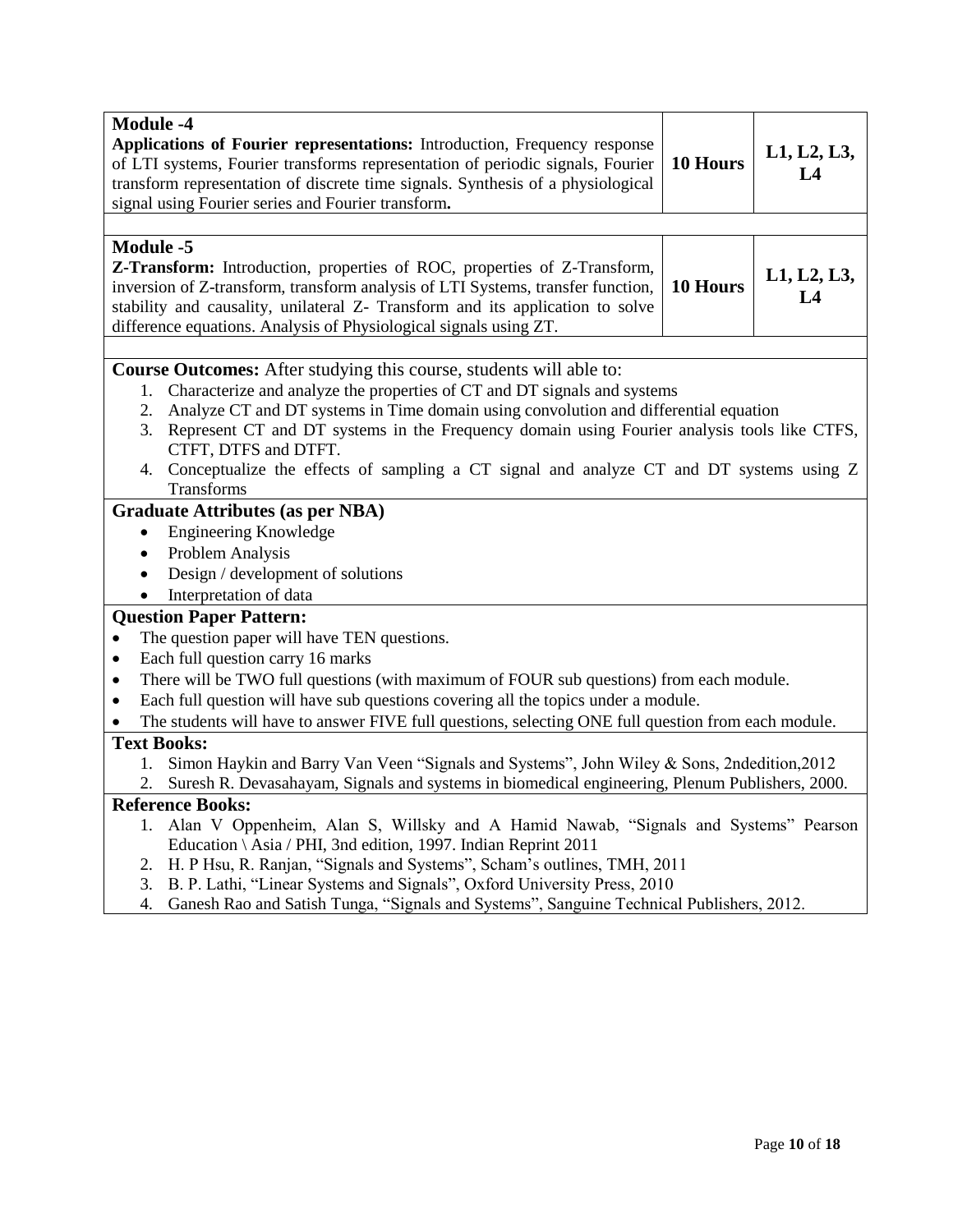| <b>B.E. Medical Electronics (ML)</b><br><b>Choice Based Credit System (CBCS)</b><br><b>Semester - IV</b>                                                                                                                                                                                                                                                                                                                                                                                                                             |                                                                                                                                                                                                                                                                                                                                                                                                                                                                                                     |             |                   |                                 |                                                                   |
|--------------------------------------------------------------------------------------------------------------------------------------------------------------------------------------------------------------------------------------------------------------------------------------------------------------------------------------------------------------------------------------------------------------------------------------------------------------------------------------------------------------------------------------|-----------------------------------------------------------------------------------------------------------------------------------------------------------------------------------------------------------------------------------------------------------------------------------------------------------------------------------------------------------------------------------------------------------------------------------------------------------------------------------------------------|-------------|-------------------|---------------------------------|-------------------------------------------------------------------|
|                                                                                                                                                                                                                                                                                                                                                                                                                                                                                                                                      | <b>BIOMEDICAL INSTRUMENTATION</b>                                                                                                                                                                                                                                                                                                                                                                                                                                                                   |             |                   |                                 |                                                                   |
| Subject Code                                                                                                                                                                                                                                                                                                                                                                                                                                                                                                                         | : 15ML45                                                                                                                                                                                                                                                                                                                                                                                                                                                                                            |             | <b>IA Marks</b>   | : 20                            |                                                                   |
| Number of Lecture<br>Hours/Week                                                                                                                                                                                                                                                                                                                                                                                                                                                                                                      | :04                                                                                                                                                                                                                                                                                                                                                                                                                                                                                                 |             | <b>Exam Marks</b> | : 80                            |                                                                   |
| <b>Total Number of</b><br><b>Lecture Hours</b>                                                                                                                                                                                                                                                                                                                                                                                                                                                                                       | :50                                                                                                                                                                                                                                                                                                                                                                                                                                                                                                 |             | <b>Exam Hours</b> | :03                             |                                                                   |
|                                                                                                                                                                                                                                                                                                                                                                                                                                                                                                                                      |                                                                                                                                                                                                                                                                                                                                                                                                                                                                                                     | Credits - 4 |                   |                                 |                                                                   |
| <b>Course Objectives:</b><br>$\bullet$<br>$\bullet$<br>concepts.<br>diagnostics<br>Revised Bloom's Taxonomy Levels: L1 - Remembering, L2 - Understanding, L3 - Applying, L4                                                                                                                                                                                                                                                                                                                                                          | To understand the generalized structure of biomedical instrumentation and its development process.<br>To study the concepts behind the origin of electricity in human beings.<br>To analyze the working principles of electrodes and their applications in biomedical engineering<br>To apply different concepts to design of bio-potential amplifiers for various healthcare applications.<br>To study the non-electrical $\&$ sensory measurements in human body and their importance in clinical |             |                   |                                 |                                                                   |
|                                                                                                                                                                                                                                                                                                                                                                                                                                                                                                                                      | - Analyzing, L5 - Evaluating, and L6 - Creating                                                                                                                                                                                                                                                                                                                                                                                                                                                     |             |                   |                                 |                                                                   |
|                                                                                                                                                                                                                                                                                                                                                                                                                                                                                                                                      | <b>Modules</b>                                                                                                                                                                                                                                                                                                                                                                                                                                                                                      |             |                   | <b>Teaching</b><br><b>Hours</b> | <b>Revised</b><br><b>Bloom's</b><br><b>Taxonomy</b><br>(RBT)Level |
| <b>Module -1</b><br>Introduction to biomedical instrumentation: Biometrics, introduction to the<br>man-instrument system, components of man-instrument system, medical<br>instrumentation development process, problems encountered in measuring a<br>living system. Sources of bioelectric potentials: Resting and action<br>potentials, propagation of action potentials, the bioelectric potentials.                                                                                                                              |                                                                                                                                                                                                                                                                                                                                                                                                                                                                                                     |             |                   | 10 Hours                        | L1, L2,                                                           |
|                                                                                                                                                                                                                                                                                                                                                                                                                                                                                                                                      |                                                                                                                                                                                                                                                                                                                                                                                                                                                                                                     |             |                   |                                 |                                                                   |
| <b>Module -2</b><br>Bio Potential Electrodes: Origin of bio potential and its Propagation,<br>Electrode theory, Electrode-electrolyte interface, electrode-skin interface,<br>half-cell potential, electrode impedance, polarization effects of electrode-<br>10 Hours<br>nonpolarizable electrodes, Types of electrodes, electrolysis & arching,<br>Stimulating electrodes, capacitive electrodes, electrode-tissue interaction,<br>internal electrodes, electrodes on a subject, tissue response to electrolytes, skin<br>abrasion |                                                                                                                                                                                                                                                                                                                                                                                                                                                                                                     |             |                   |                                 | L1, L2,                                                           |
|                                                                                                                                                                                                                                                                                                                                                                                                                                                                                                                                      |                                                                                                                                                                                                                                                                                                                                                                                                                                                                                                     |             |                   |                                 |                                                                   |
| <b>Module -3</b><br><b>Measurement of Non-Electrical Parameter:</b> Temperature, Respiration rate<br>and pulse rate measurement. Blood pressure: indirect methods-auscultatory<br>10 Hours<br>method, oscillometric method, direct methods: electronic manometer, pressure<br>amplifiers-systolic, diastolic, mean detector. Behavioral & sensory<br>measurements: Instruments for testing motor responses, Instrumentation for<br>sensory measurements, Bio-feedback instrumentation                                                |                                                                                                                                                                                                                                                                                                                                                                                                                                                                                                     |             |                   |                                 | L1, L2, L3,<br>L4                                                 |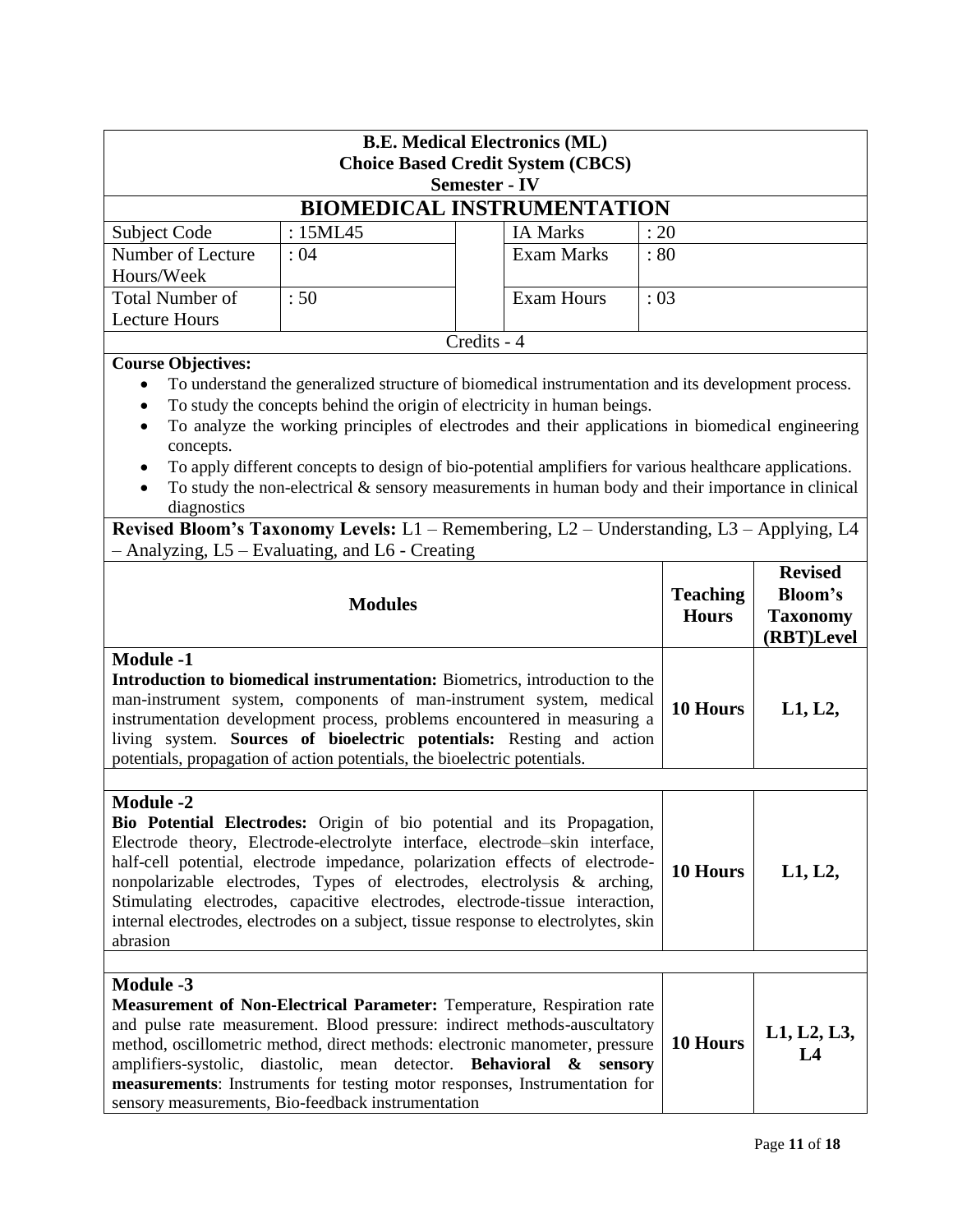| <b>Module -4</b><br>Bio Amplifier: Basic Amplifier configurations, Basic requirements-example<br>of typical Electrocardiograph, Problems frequently encountered with bio-<br>L1, L2, L3,<br>10 Hours<br>amplifiers, transient protection, common-mode and other interference<br>L4<br>reduction circuits, right leg driven ECG amplifier, Isolation amplifiers-<br>transformer and optical isolation, Isolated DC amplifier and AC carrier<br>amplifier. Chopper amplifiers |          |                   |  |  |
|-----------------------------------------------------------------------------------------------------------------------------------------------------------------------------------------------------------------------------------------------------------------------------------------------------------------------------------------------------------------------------------------------------------------------------------------------------------------------------|----------|-------------------|--|--|
|                                                                                                                                                                                                                                                                                                                                                                                                                                                                             |          |                   |  |  |
| <b>Module -5</b><br>Amplifiers for other Biopotential Signals, Example of Biopotential Pre-<br>amplifier, Other Biopotential Signal Processors concepts - Integrators, Filters,<br>Comparators, Modulators, Demodulators                                                                                                                                                                                                                                                    | 10 Hours | L1, L2, L3,<br>L4 |  |  |
|                                                                                                                                                                                                                                                                                                                                                                                                                                                                             |          |                   |  |  |
| Course Outcomes: After studying this course, students will able to:<br>Explain the sources of Bio Potentials.<br>Apply electronic concepts for design of amplifiers and filter for acquisition of physiological signals.<br>$\bullet$<br>Analyze different parameters applicable in development of instrumentation for healthcare<br>$\bullet$<br>applications.                                                                                                             |          |                   |  |  |
| <b>Graduate Attributes (as per NBA)</b>                                                                                                                                                                                                                                                                                                                                                                                                                                     |          |                   |  |  |
| Engineering Knowledge<br>$\bullet$                                                                                                                                                                                                                                                                                                                                                                                                                                          |          |                   |  |  |
| Problem Analysis<br>$\bullet$                                                                                                                                                                                                                                                                                                                                                                                                                                               |          |                   |  |  |
| Design / development of solutions<br>$\bullet$                                                                                                                                                                                                                                                                                                                                                                                                                              |          |                   |  |  |
| Interpretation of data<br>$\bullet$                                                                                                                                                                                                                                                                                                                                                                                                                                         |          |                   |  |  |
| <b>Question Paper Pattern:</b>                                                                                                                                                                                                                                                                                                                                                                                                                                              |          |                   |  |  |
| The question paper will have TEN questions.<br>$\bullet$                                                                                                                                                                                                                                                                                                                                                                                                                    |          |                   |  |  |
| Each full question carry 16 marks<br>$\bullet$                                                                                                                                                                                                                                                                                                                                                                                                                              |          |                   |  |  |
| There will be TWO full questions (with maximum of FOUR sub questions) from each module.<br>$\bullet$                                                                                                                                                                                                                                                                                                                                                                        |          |                   |  |  |
| Each full question will have sub questions covering all the topics under a module.<br>$\bullet$                                                                                                                                                                                                                                                                                                                                                                             |          |                   |  |  |
| The students will have to answer FIVE full questions, selecting ONE full question from each module.                                                                                                                                                                                                                                                                                                                                                                         |          |                   |  |  |
| <b>Text Books:</b>                                                                                                                                                                                                                                                                                                                                                                                                                                                          |          |                   |  |  |
| 1. John G. Webster "Medical Instrumentation Application and Design", John Wiley, New York, 2004.<br>2. Geddes and Baker "Principles of Applied Biomedical Instrumentation", John Wiley, 3rd Edition,<br>1989.<br>Joseph J. Carr and John M. Brown "Introduction to Biomedical Equipment Technology", Prentice<br>3.                                                                                                                                                         |          |                   |  |  |
| Hall, 1998                                                                                                                                                                                                                                                                                                                                                                                                                                                                  |          |                   |  |  |
| <b>Reference Books:</b>                                                                                                                                                                                                                                                                                                                                                                                                                                                     |          |                   |  |  |
| R. S. Khandpur, "Handbook of Biomedical Instrumentation " 2nd Edition, Tata McGraw Hill, 2003<br>1.<br>Cromwell "Biomedical Instrumentation and Measurements", 1 et al., 2nd Edition, PHI, 1990.<br>2.                                                                                                                                                                                                                                                                      |          |                   |  |  |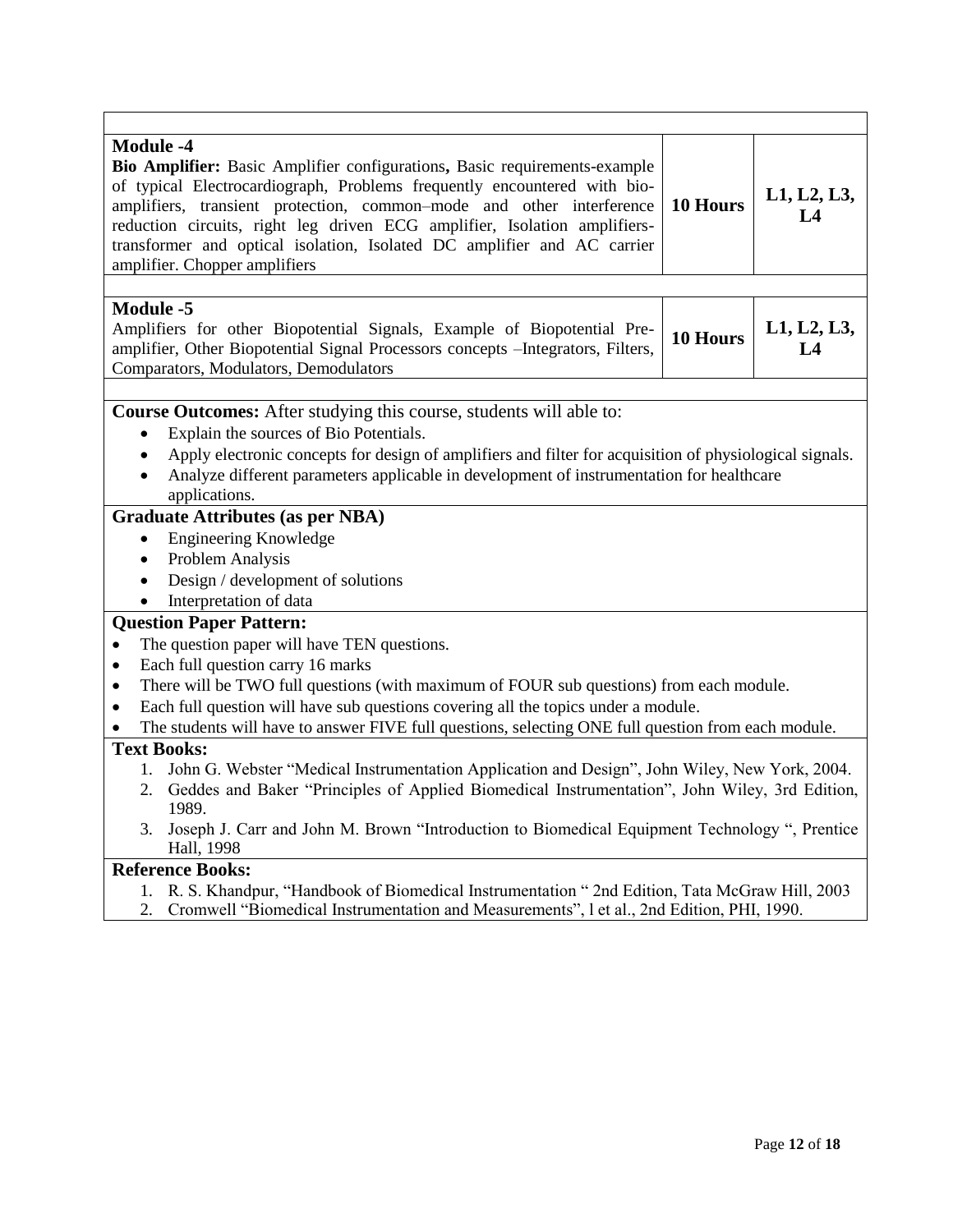| <b>B.E. Medical Electronics (ML)</b><br><b>Choice Based Credit System (CBCS)</b><br><b>Semester - IV</b>                                                                                                                                                                                                                                                                                                                                                                                                                                       |                                                                                                                                                                                                                                                                                                                                                                                                                                                        |             |                         |          |                                 |                                                                   |
|------------------------------------------------------------------------------------------------------------------------------------------------------------------------------------------------------------------------------------------------------------------------------------------------------------------------------------------------------------------------------------------------------------------------------------------------------------------------------------------------------------------------------------------------|--------------------------------------------------------------------------------------------------------------------------------------------------------------------------------------------------------------------------------------------------------------------------------------------------------------------------------------------------------------------------------------------------------------------------------------------------------|-------------|-------------------------|----------|---------------------------------|-------------------------------------------------------------------|
|                                                                                                                                                                                                                                                                                                                                                                                                                                                                                                                                                | SCIENTIFIC AND ANALYTICAL INSTRUMENTATION                                                                                                                                                                                                                                                                                                                                                                                                              |             |                         |          |                                 |                                                                   |
|                                                                                                                                                                                                                                                                                                                                                                                                                                                                                                                                                |                                                                                                                                                                                                                                                                                                                                                                                                                                                        |             | (Common to EI, BM & ML) |          |                                 |                                                                   |
| Subject Code                                                                                                                                                                                                                                                                                                                                                                                                                                                                                                                                   | : 15 EI/BM/ML 46                                                                                                                                                                                                                                                                                                                                                                                                                                       |             | <b>IA Marks</b>         | : 20     |                                 |                                                                   |
| Number of Lecture<br>Hours/Week                                                                                                                                                                                                                                                                                                                                                                                                                                                                                                                | : 04                                                                                                                                                                                                                                                                                                                                                                                                                                                   |             | <b>Exam Marks</b>       | :80      |                                 |                                                                   |
| <b>Total Number of</b><br><b>Lecture Hours</b>                                                                                                                                                                                                                                                                                                                                                                                                                                                                                                 | :50                                                                                                                                                                                                                                                                                                                                                                                                                                                    |             | <b>Exam Hours</b>       | : 03     |                                 |                                                                   |
|                                                                                                                                                                                                                                                                                                                                                                                                                                                                                                                                                |                                                                                                                                                                                                                                                                                                                                                                                                                                                        | Credits - 4 |                         |          |                                 |                                                                   |
| <b>Course Objectives:</b>                                                                                                                                                                                                                                                                                                                                                                                                                                                                                                                      | To introduce the basic concept of qualitative and quantitative analysis of a given sample.<br>To Impart various spectroscopic techniques and its instrumentation.<br>To Impart the concept of separation science and its application.<br>To impart methods of Industrial analyzers and its application.<br>Revised Bloom's Taxonomy Levels: L1 - Remembering, L2 - Understanding, L3 - Applying, L4<br>- Analyzing, L5 - Evaluating, and L6 - Creating |             |                         |          |                                 |                                                                   |
|                                                                                                                                                                                                                                                                                                                                                                                                                                                                                                                                                | <b>Modules</b>                                                                                                                                                                                                                                                                                                                                                                                                                                         |             |                         |          | <b>Teaching</b><br><b>Hours</b> | <b>Revised</b><br><b>Bloom's</b><br><b>Taxonomy</b><br>(RBT)Level |
| <b>Module -1</b><br>An introduction to instrumental methods: Terms associated with<br>Chemical analysis, Classification of instrumental techniques, A review<br>of important consideration in analytical methods, Basic functions of<br>instrumentation, Nature of EM radiation, EM spectrum. Atomic energy<br>levels, Molecular electronic energy levels, vibrational energy levels,<br>Fundamental Levels of photometry, IR Spectroscopy:<br><b>Basic</b><br>of IR Spectrophotometers, Fourier Transform<br>Components<br>IR<br>Spectroscopy |                                                                                                                                                                                                                                                                                                                                                                                                                                                        |             | 10 Hours                | L1, L2   |                                 |                                                                   |
| <b>Module -2</b><br>UV and visible Spectrometers -instrumentation : Radiation Sources,<br>Wavelength selection, Detector, Readout modules, Instruments for<br>absorption photometry                                                                                                                                                                                                                                                                                                                                                            |                                                                                                                                                                                                                                                                                                                                                                                                                                                        |             |                         | 10 Hours | L1, L2                          |                                                                   |
| <b>Module -3</b>                                                                                                                                                                                                                                                                                                                                                                                                                                                                                                                               | Flame emission and atomic absorption spectroscopy: Introduction,<br>Instrumentation for flame spectrometric methods,<br>Flame emission spectrometry, atomic absorption spectrometry, Atomic<br>fluorescence spectrometry, Interferences associated with Flames &<br>furnaces, applications, comparison of FES and AAS                                                                                                                                  |             |                         |          | 10 Hours                        | L1, L2                                                            |
| <b>Module -4</b>                                                                                                                                                                                                                                                                                                                                                                                                                                                                                                                               |                                                                                                                                                                                                                                                                                                                                                                                                                                                        |             |                         |          | 10 Hours                        | L1, L2, L3                                                        |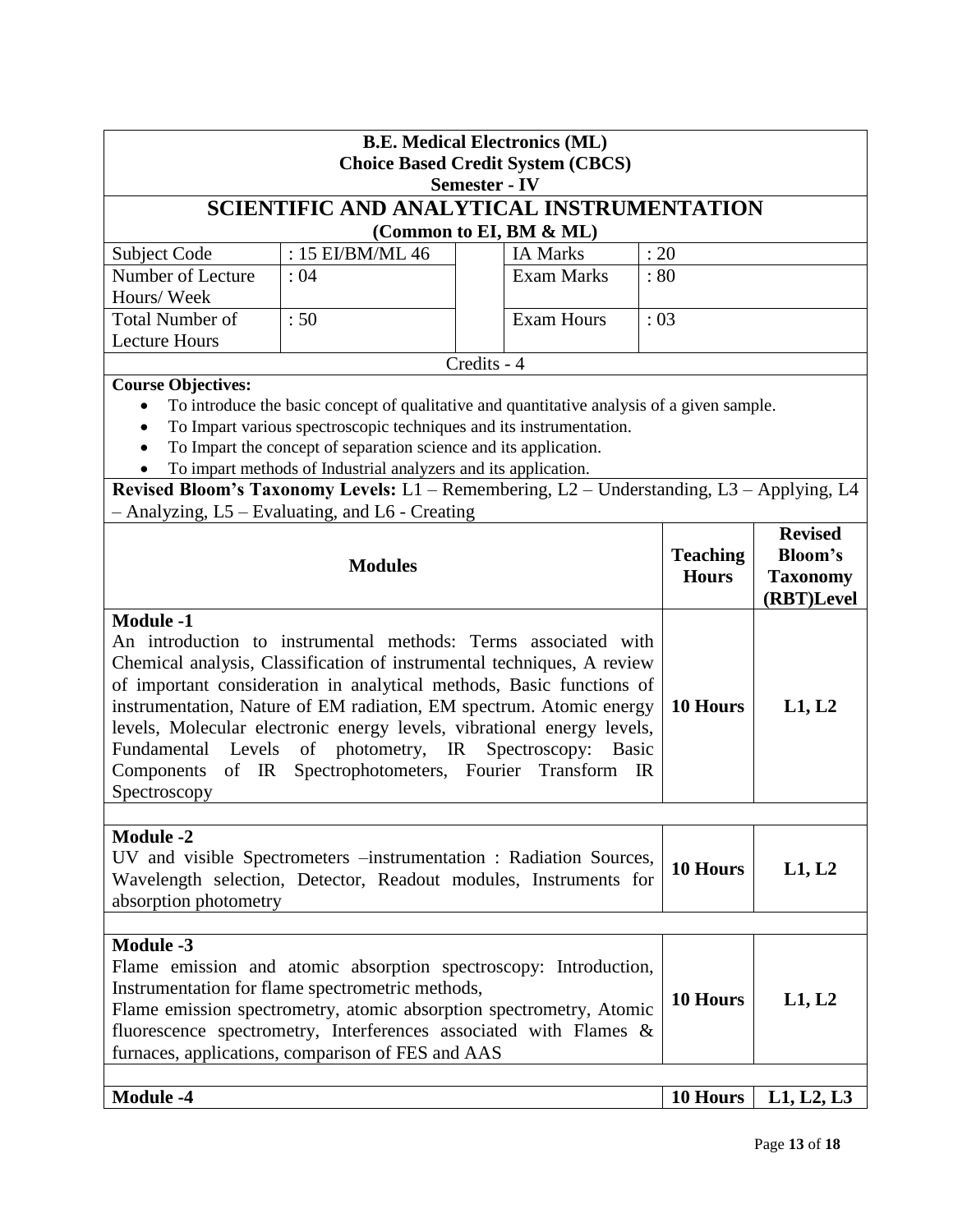| Gas Chromatography: Chromatograph, Basics parts of a                                                                 |          |             |
|----------------------------------------------------------------------------------------------------------------------|----------|-------------|
| chromatograph,                                                                                                       |          |             |
| Methods of measurements of peak areas, HPLC<br>HPLC                                                                  |          |             |
| Instrumentation,<br>Mobile -phase delivery system sample                                                             |          |             |
| introduction, separation of columns, Detectors - Ultraviolet                                                         |          |             |
| Photometers & Spectrophotometers, electro chemicals detector                                                         |          |             |
| (amperometric detector), Differential refractometers                                                                 |          |             |
|                                                                                                                      |          |             |
| <b>Module -5</b>                                                                                                     |          |             |
| Blood analyzer: Introduction, Blood pH measurements, measurement of                                                  |          |             |
| blood Pco <sub>2</sub> , Po <sub>2</sub> , A Complete blood gas analyzer. Air pollution                              |          | L1, L2, L3, |
| monitoring instruments Carbon monoxide, Sulphur dioxide, Nitrogen                                                    | 10 Hours | L4          |
| oxides, Hydrocarbons Ozone, automated wet chemical air analysis,                                                     |          |             |
| water pollution monitoring instruments.                                                                              |          |             |
|                                                                                                                      |          |             |
| <b>Course Outcomes:</b>                                                                                              |          |             |
| 1. The students get well versed with the principle, construction and working of various analytical                   |          |             |
| instrumentation.                                                                                                     |          |             |
| Students get detailed information about the application of analytical techniques in medicine,<br>2.                  |          |             |
| Industry, etc.                                                                                                       |          |             |
| <b>Graduate Attributes (as per NBA)</b>                                                                              |          |             |
| <b>Engineering Knowledge</b><br>$\bullet$                                                                            |          |             |
| Problem Analysis<br>$\bullet$                                                                                        |          |             |
| Life-long Learning                                                                                                   |          |             |
| <b>Question Paper Pattern:</b>                                                                                       |          |             |
| The question paper will have TEN questions.<br>$\bullet$                                                             |          |             |
| Each full question carry16 marks<br>$\bullet$                                                                        |          |             |
| There will be TWO full questions (with maximum of FOUR sub questions) from each module.<br>٠                         |          |             |
| Each full question will have sub questions covering all the topics under a module.<br>$\bullet$                      |          |             |
| The students will have to answer FIVE full questions, selecting ONE full question from each module.                  |          |             |
| <b>Text Books:</b>                                                                                                   |          |             |
| 1. Instrumental Methods of Analysis, 7 <sup>th</sup> edition. - 2. H.H. Willard, L.L. Merritt, J.A. Dean, F.A.       |          |             |
| Settle, CBS Publishing & Distribution (Module 1, Module 2, Module 3, Module 4 HPLC)                                  |          |             |
| 2. Handbook of Instruments – R.S. Khandpur, Tata McGraw Hill (Module 1-IR Spectroscopy, Module                       |          |             |
| $4$ , Module 5)                                                                                                      |          |             |
| <b>Reference Books:</b>                                                                                              |          |             |
| Braun R.D., Introduction to Instrumental Analysis, Mc Graw -Hill Singapore, 2006.<br>1.                              |          |             |
| Frank G. Kerry Industrial Gas Handbook: Gas Separation and Purification, Taylor and francis<br>2.                    |          |             |
| group, 2007.<br>3. Principles of Instrumental Analysis $5th$ Edition – Douglas A. Skoog, F. James Holler, Timothy A. |          |             |
| Niemen, Thomason Brooks/ Cole                                                                                        |          |             |
|                                                                                                                      |          |             |
|                                                                                                                      |          |             |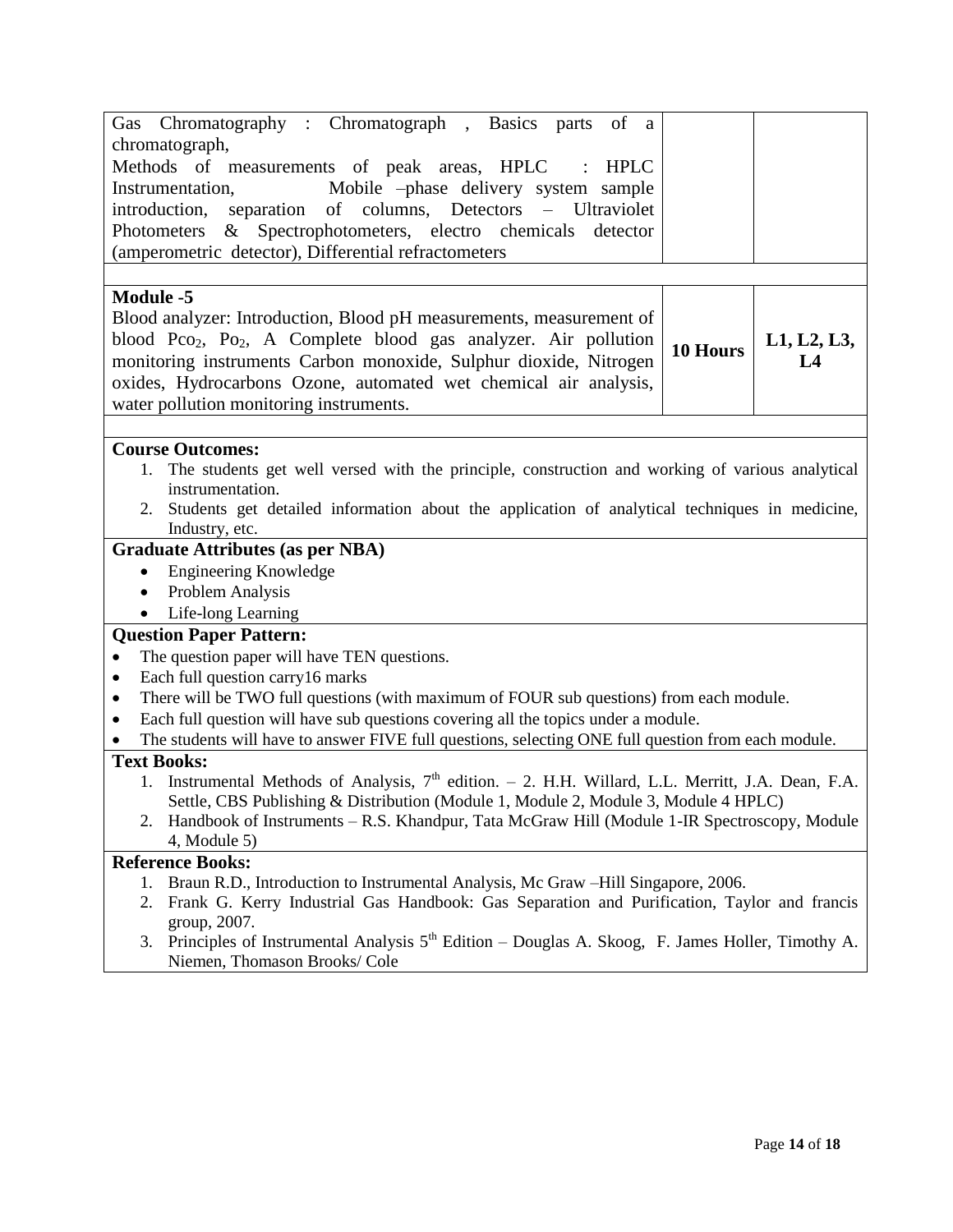| <b>B.E. Medical Electronics (ML)</b><br><b>Choice Based Credit System (CBCS)</b>                                                            |                                                                                            |  |                   |      |  |  |  |  |  |
|---------------------------------------------------------------------------------------------------------------------------------------------|--------------------------------------------------------------------------------------------|--|-------------------|------|--|--|--|--|--|
| <b>Semester - IV</b>                                                                                                                        |                                                                                            |  |                   |      |  |  |  |  |  |
| <b>EMBEDDED CONTROLLERS LAB</b>                                                                                                             |                                                                                            |  |                   |      |  |  |  |  |  |
| (Common to EI, BM & ML)                                                                                                                     |                                                                                            |  |                   |      |  |  |  |  |  |
| Subject Code                                                                                                                                | : 15 EI/BM/ML L47                                                                          |  | <b>IA Marks</b>   | : 20 |  |  |  |  |  |
| <b>Number of Practical</b>                                                                                                                  | $\div 03$                                                                                  |  | <b>Exam Marks</b> | :80  |  |  |  |  |  |
| Hours/Week                                                                                                                                  |                                                                                            |  |                   |      |  |  |  |  |  |
| <b>Total Number of</b>                                                                                                                      | :42                                                                                        |  | <b>Exam Hours</b> | : 03 |  |  |  |  |  |
| <b>Practical Hours</b>                                                                                                                      |                                                                                            |  |                   |      |  |  |  |  |  |
| Credits - 2                                                                                                                                 |                                                                                            |  |                   |      |  |  |  |  |  |
| <b>Course Objectives:</b>                                                                                                                   |                                                                                            |  |                   |      |  |  |  |  |  |
| This laboratory course enables students to:                                                                                                 |                                                                                            |  |                   |      |  |  |  |  |  |
| Write 8051 Assembly language and C programs for 8051 and MSP430.<br>Interface hardware modules to Microcontroller board.                    |                                                                                            |  |                   |      |  |  |  |  |  |
| Develop applications based on Microcontroller 8051 and MSP430.                                                                              |                                                                                            |  |                   |      |  |  |  |  |  |
| Revised Bloom's Taxonomy Levels:L1 - Remembering, L2 - Understanding, L3 - Applying,                                                        |                                                                                            |  |                   |      |  |  |  |  |  |
|                                                                                                                                             | L4 – Analyzing, L5 – Evaluating, and L6 - Creating                                         |  |                   |      |  |  |  |  |  |
| <b>Laboratory Experiments</b>                                                                                                               | <b>Revised Bloom's</b>                                                                     |  |                   |      |  |  |  |  |  |
| Note: Software and Hardware program using KEIL software and MSP 430<br>IDE.                                                                 | <b>Taxonomy</b><br>(RBT)Level                                                              |  |                   |      |  |  |  |  |  |
| Software program using 8051 µc                                                                                                              |                                                                                            |  |                   |      |  |  |  |  |  |
| Simple Assembly Language;                                                                                                                   |                                                                                            |  |                   |      |  |  |  |  |  |
| Program using 8051 in Block, Move, Exchange.<br>1.                                                                                          |                                                                                            |  |                   |      |  |  |  |  |  |
| Program in sorting, finding largest and smallest element in an array.<br>2.                                                                 |                                                                                            |  |                   |      |  |  |  |  |  |
| Counters ---> For Hex and BCD up/ down count.<br>3.<br>4. Boolean and Logical Instructions. (Bit Manipulation).                             |                                                                                            |  |                   |      |  |  |  |  |  |
| Subroutines using CALL and RETURN instructions.<br>5.                                                                                       | L2, L3, L4                                                                                 |  |                   |      |  |  |  |  |  |
| Code Conversions ---> ASCII to Decimal, Decimal to ASCII, BCD to<br>6.                                                                      |                                                                                            |  |                   |      |  |  |  |  |  |
| <b>ASCII</b>                                                                                                                                |                                                                                            |  |                   |      |  |  |  |  |  |
| Programs to generate delay, programs using serial port and on chip timer/<br>7.                                                             |                                                                                            |  |                   |      |  |  |  |  |  |
| counter.                                                                                                                                    |                                                                                            |  |                   |      |  |  |  |  |  |
| Software program using MSP 430 IDE                                                                                                          |                                                                                            |  |                   |      |  |  |  |  |  |
| Assembly program using MSP 430 for data transfer, Block Move in an<br>8.                                                                    | L2, L3, L4                                                                                 |  |                   |      |  |  |  |  |  |
| array.                                                                                                                                      |                                                                                            |  |                   |      |  |  |  |  |  |
| Hardware programming (using 8051)                                                                                                           |                                                                                            |  |                   |      |  |  |  |  |  |
| Stepper motor Interface to 8051 Microcontroller with C Program.<br>9.                                                                       |                                                                                            |  |                   |      |  |  |  |  |  |
| 10. DC Motor Interface to 8051 Microcontroller with C Program<br>11. DAC Interface for to generate sine wave, square wave, triangular wave, | L3, L4, L5                                                                                 |  |                   |      |  |  |  |  |  |
| Ramp wave through 8051Microcontroller with C Program.                                                                                       |                                                                                            |  |                   |      |  |  |  |  |  |
| 12. Keyboard Interfacing.                                                                                                                   |                                                                                            |  |                   |      |  |  |  |  |  |
| 13. ADC Interfacing                                                                                                                         |                                                                                            |  |                   |      |  |  |  |  |  |
|                                                                                                                                             | Course Outcomes: After the completion of this Laboratory course, students will be able to: |  |                   |      |  |  |  |  |  |
| Get hands-on exposure in 8051 and MSB 430 platform.                                                                                         |                                                                                            |  |                   |      |  |  |  |  |  |
| Enhance programming skills using Assembly language and C.                                                                                   |                                                                                            |  |                   |      |  |  |  |  |  |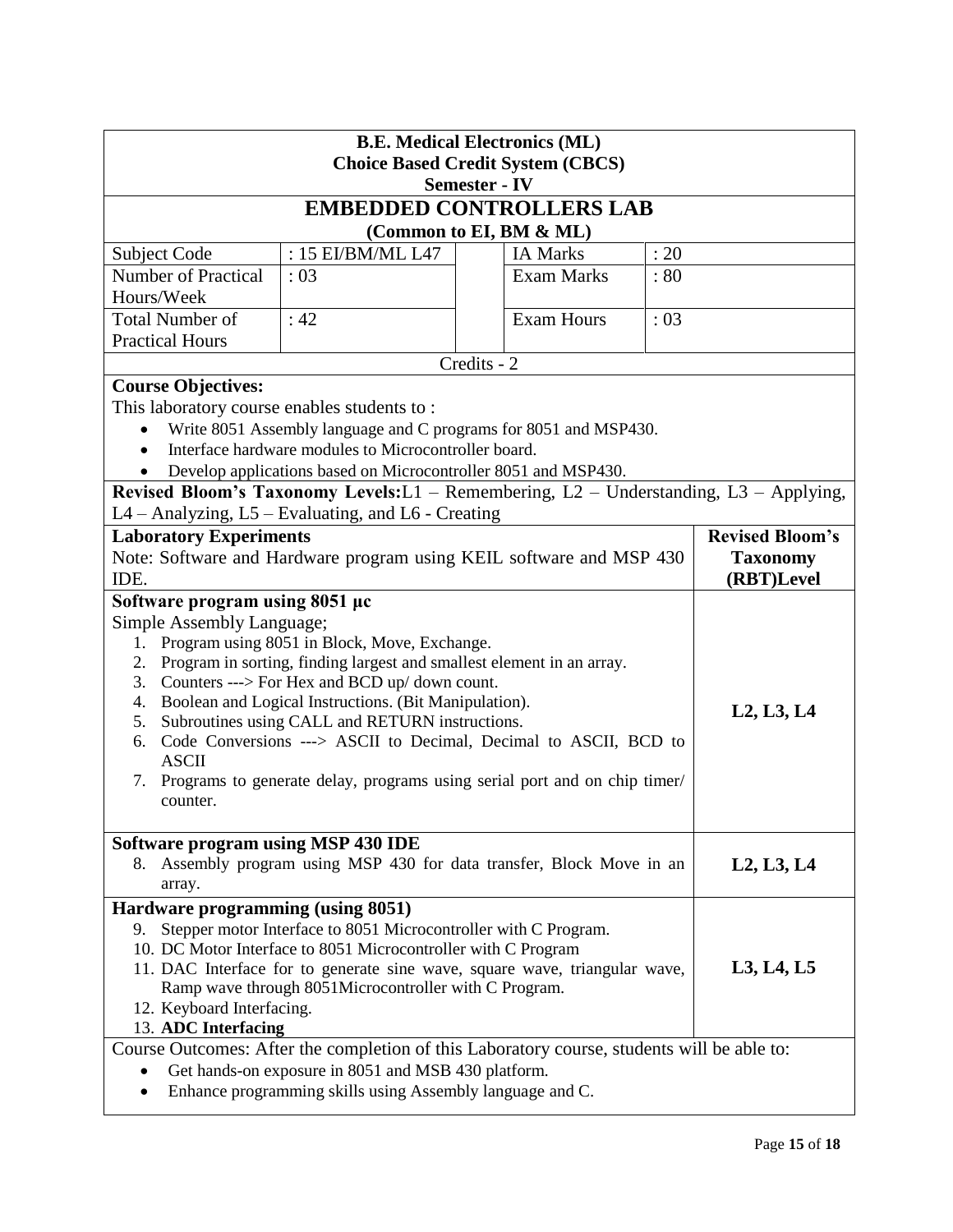- Design and interfacing of microcontroller based embedded systems.
- Build projects

Graduate Attributes (as per NBA)

- Engineering Knowledge
- Problem Analysis
- Design and Development of solutions
- Modern Tool usage
- Individual and Team work

#### Conduct of Practical Examination:

- 1. All laboratory experiments are to be included for practical examination.
- 2. Students are allowed to pick one experiment from the lot.
- 3. Strictly follow the instructions as printed on the cover page of answer script for breakup of marks.
- 4. Change of experiment is allowed only once and 15% Marks allotted to the procedure part to be made zero.

- 1. "The 8051 Microcontroller and Embedded systems-using assembly and C", Muhammad AliMazidi and Janice Gillespie Mazidi and Rollin D. McKinaly,PHI,2006/pearson,2006
- 2. "MSP430 Microcontroller Basics" John H. Davis, Elsevier 2010.
- 3. "Embedded Systems Design using the TI MSP430 series", Cris Nagy, Newnes, Elsevier.
- 4. "The 8051 Microcontroller architecture. Programming and applications", Kenneth J Alyala Thomson learning 2005.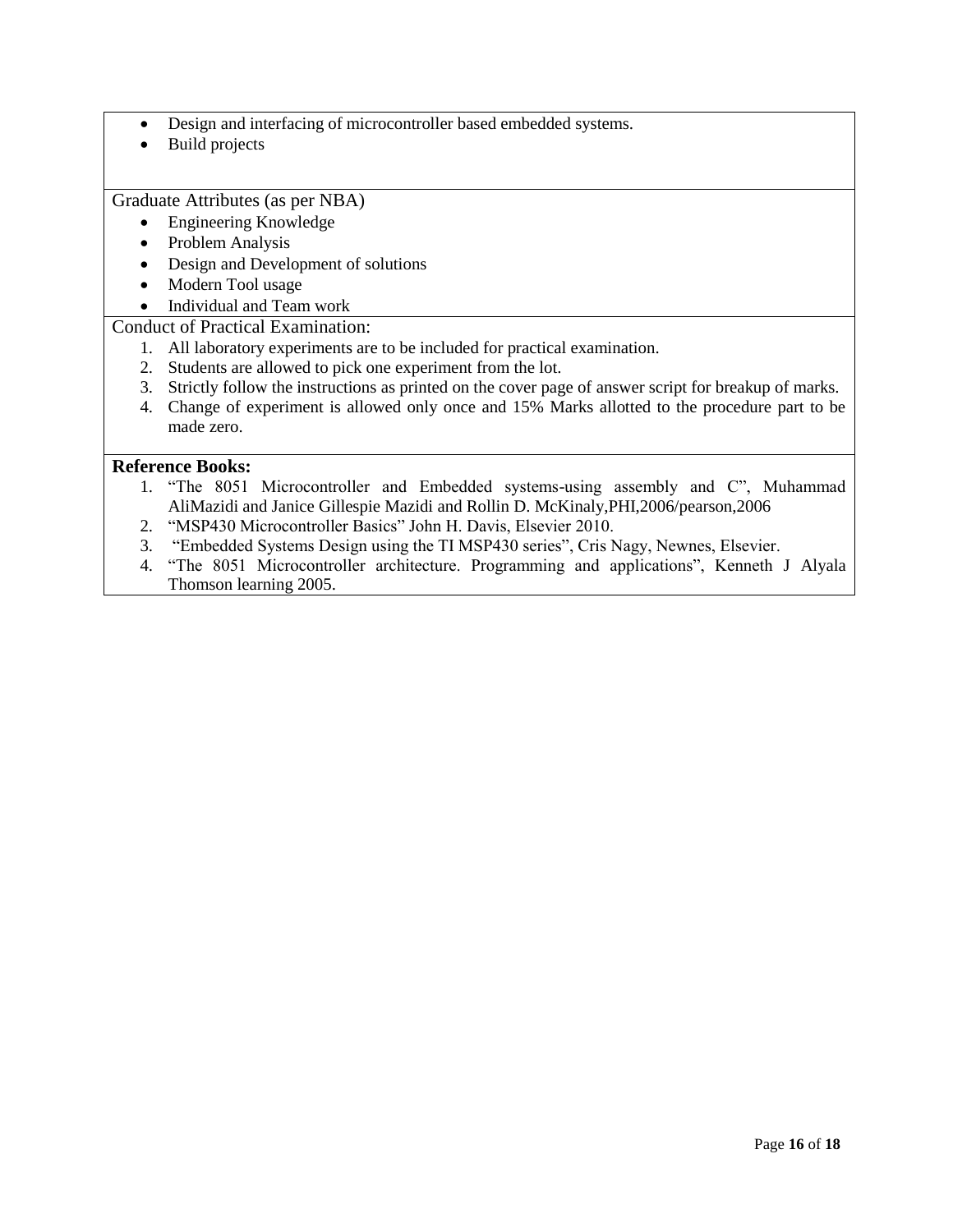| <b>B.E. Medical Electronics (ML)</b><br><b>Choice Based Credit System (CBCS)</b>                                                                                                     |                                                                         |                |                   |      |                |  |  |
|--------------------------------------------------------------------------------------------------------------------------------------------------------------------------------------|-------------------------------------------------------------------------|----------------|-------------------|------|----------------|--|--|
| Semester – IV                                                                                                                                                                        |                                                                         |                |                   |      |                |  |  |
| PHYSIOLOGIC MEASUREMENTS AND BIOMEDICAL                                                                                                                                              |                                                                         |                |                   |      |                |  |  |
| <b>INSTRUMENTATION LAB</b>                                                                                                                                                           |                                                                         |                |                   |      |                |  |  |
| Subject Code                                                                                                                                                                         | : 15MLL48                                                               |                | <b>IA Marks</b>   | : 20 |                |  |  |
| Number of practical                                                                                                                                                                  | : 03                                                                    |                | <b>Exam Marks</b> | :50  |                |  |  |
| Hours/Week                                                                                                                                                                           |                                                                         |                |                   |      |                |  |  |
| <b>Total Number of</b>                                                                                                                                                               | :42<br><b>Exam Hours</b><br>:03                                         |                |                   |      |                |  |  |
| practical Hours                                                                                                                                                                      |                                                                         |                |                   |      |                |  |  |
| Credits - 2                                                                                                                                                                          |                                                                         |                |                   |      |                |  |  |
|                                                                                                                                                                                      | Course Objectives: This Lab course will enable the students to          |                |                   |      |                |  |  |
| Impart the working principle of sensors and transducer                                                                                                                               |                                                                         |                |                   |      |                |  |  |
| Testing the response and plot the characteristics of different transducers                                                                                                           |                                                                         |                |                   |      |                |  |  |
| Interpret and analyze experimental results with theoretical concepts.<br>Calibrate the sensors/transducers                                                                           |                                                                         |                |                   |      |                |  |  |
|                                                                                                                                                                                      |                                                                         |                |                   |      |                |  |  |
| Study and interpret data sheets of different transducers to select the suitable transducer for particular                                                                            |                                                                         |                |                   |      |                |  |  |
| application and safe operation.<br>Understand the basic concepts and procedure for the measurement of BP, solution concentration, pH                                                 |                                                                         |                |                   |      |                |  |  |
| and conductivity.                                                                                                                                                                    |                                                                         |                |                   |      |                |  |  |
| Revised Bloom's Taxonomy Levels: $L1$ – Remembering, $L2$ – Understanding,<br>$L3 - Applying,$                                                                                       |                                                                         |                |                   |      |                |  |  |
| L4 - Analyzing, L5 - Evaluating, and L6 - Creating                                                                                                                                   |                                                                         |                |                   |      |                |  |  |
|                                                                                                                                                                                      | <b>Revised Bloom's</b><br><b>Taxonomy (RBT)</b><br><b>Level</b>         |                |                   |      |                |  |  |
| Measurement of blood pressure using sphygmomanometer and automatic<br>1.                                                                                                             |                                                                         |                |                   |      |                |  |  |
|                                                                                                                                                                                      | digital BP instrument. Finding the systolic and diastolic values and    |                |                   |      | L1, L2, L3, L4 |  |  |
| calculate Mean Arterial Pressure (MAP)                                                                                                                                               |                                                                         |                |                   |      |                |  |  |
|                                                                                                                                                                                      | 2. Measurement of unknown concentration of given solution/ body fluid   |                |                   |      |                |  |  |
| using Spectrophotometer and Colorimeter                                                                                                                                              | L1, L2, L3, L4                                                          |                |                   |      |                |  |  |
| (a) Measurement of pH of a given solution/body fluid using pH meter. (b)<br>3.<br>Determination of Conductivity of a given unknown solution/ body fluid<br>using conductivity meter. | L1, L2, L3, L4                                                          |                |                   |      |                |  |  |
| 4. Record and Trace ECG signal and labeling the amplitude and time<br>components. Calculating Heart Rate                                                                             |                                                                         | L1, L2, L3, L4 |                   |      |                |  |  |
| Measurement of displacement using LVDT& determine its sensitivity and<br>5.<br>resolution                                                                                            |                                                                         |                |                   |      | L1, L2, L3, L4 |  |  |
| Temperature measurement using RTD, Thermistor and Thermocouple, and<br>6.<br>to find their sensitivity.                                                                              |                                                                         |                |                   |      | L1, L2, L3, L4 |  |  |
| 7. Temperature measurement using AD590 / LM34.                                                                                                                                       |                                                                         |                | L1, L2, L3, L4    |      |                |  |  |
| 8. Characteristics of LDR, Photodiode & Phototransistor by variable<br>illumination & variable distance.                                                                             |                                                                         |                |                   |      |                |  |  |
|                                                                                                                                                                                      |                                                                         |                |                   |      | L1, L2, L3, L4 |  |  |
| 9.                                                                                                                                                                                   | Measurement of unknown resistance by Wheatstone bridge $\&$ finding the |                |                   |      | L1, L2, L3     |  |  |
| sensitivity of the bridge.                                                                                                                                                           | 10. Measurement of self-inductance using Maxwell's bridge.              |                |                   |      | L1, L2, L3     |  |  |